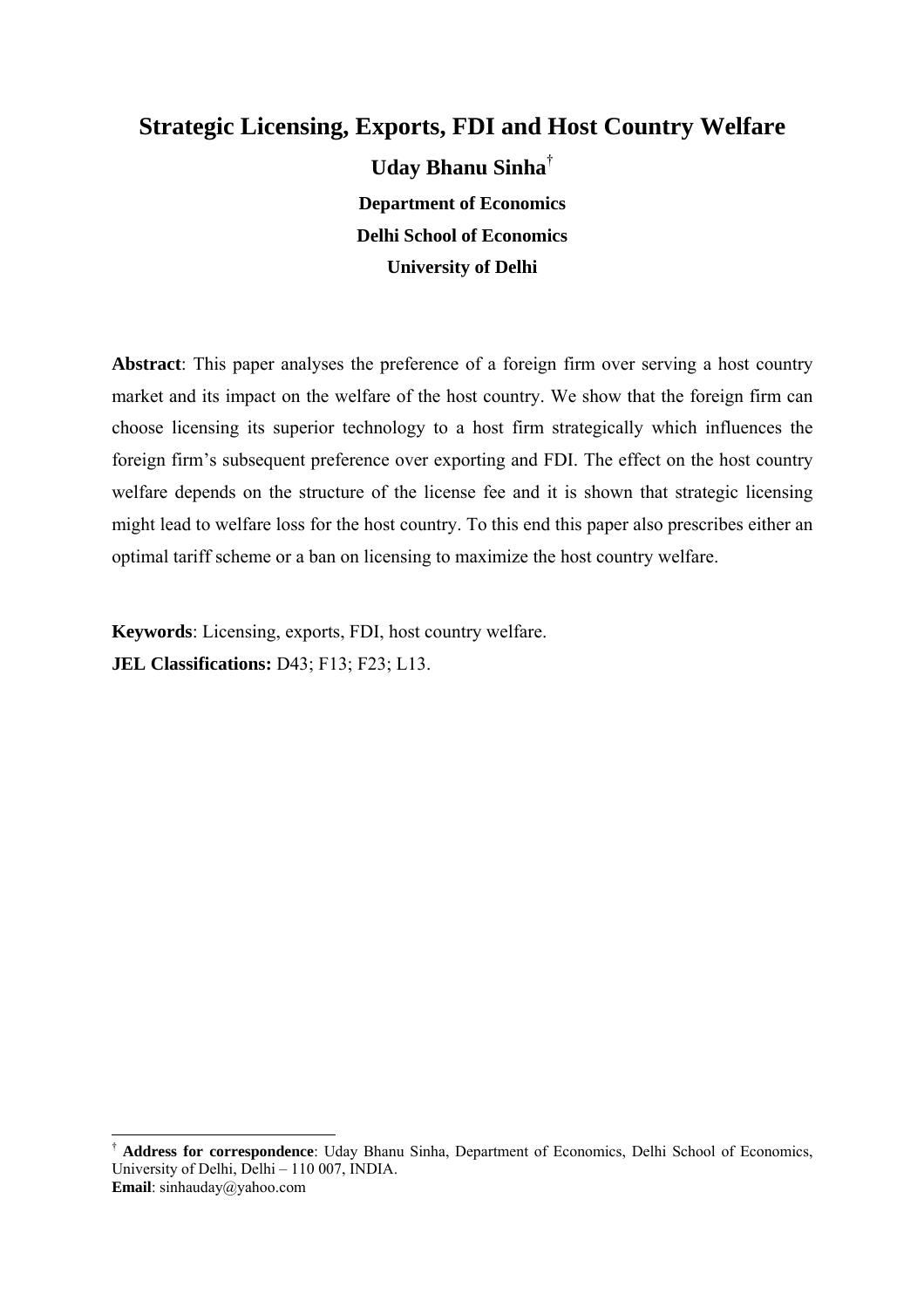## 1. Introduction

Many developing countries (including transition economies) are liberalizing their economies to attract foreign direct investment (FDI), imports and licensing of foreign technology in order to have more competition in their domestic market. Host countries typically associate a range of benefits for such liberalization policies. There exists a large literature on the modes of entry of a foreign firm into a host country. The literature has considered mainly three modes of serving a host country market when a foreign firm has a superior technology as compared to the existing technology of the host firms. The modes include licensing of superior technology to the host firms, exports and foreign direct investment.<sup>[1](#page-1-0)</sup> A foreign firm chooses one of these three modes depending on their relative profitability to serve a particular domestic economy. [2](#page-1-1)

However, very little attention has been paid to the interactions between different modes of operation. Saggi (1999) considered a two period model of technology transfer where in each period FDI and licensing are two modes of entry for foreign firm. He focused on the R&D incentives of both foreign and local firms under different entry modes and the technology transfer by the foreign firm. On the other hand, Ethier and Markusen (1996), in their two period product-cycle model, have examined the choice between exporting, licensing and subsidiary as different modes of serving the market of a developing country by an MNC. A wide range of equilibrium outcomes is obtained in their paper including exporting in both periods, exporting in first period followed by licensing in the second period, subsidiary in both periods etc. A key feature of the above two models is that licensing leads to imitation of foreign technology by the local firms.<sup>3</sup> On the contrary, we focus on the post WTO scenario, where imitation possibility is assumed away due to strict compliance of IPR laws. However, in our model the licensing to the host firm occurs in conjunction with FDI or exports and the licensing acts as a strategic instrument for the foreign firm to influence the mode of entry in

<span id="page-1-0"></span><sup>|&</sup>lt;br>|<br>| <sup>1</sup> There is another mode, which is the acquisition of the host firm or forming a joint venture with it. However, it is anticompetitive in nature as the market becomes a monopoly. Thus, we ignore this acquisition or joint venture mode.

<span id="page-1-1"></span><sup>&</sup>lt;sup>2</sup> See among others Dunning, 1981; Ethier, 1986; Markusen, 1984; Helpman, 1984, 1985; Horstmann and Markusen, 1992; Motta, 1992; Buckley and Casson, 1998.

<span id="page-1-2"></span><sup>&</sup>lt;sup>3</sup> There are some papers which considered the impact of intellectual property rights protection on the choice of entry modes (Markusen, 2001; Fosfuri, 2000; Sinha, 2006 etc.)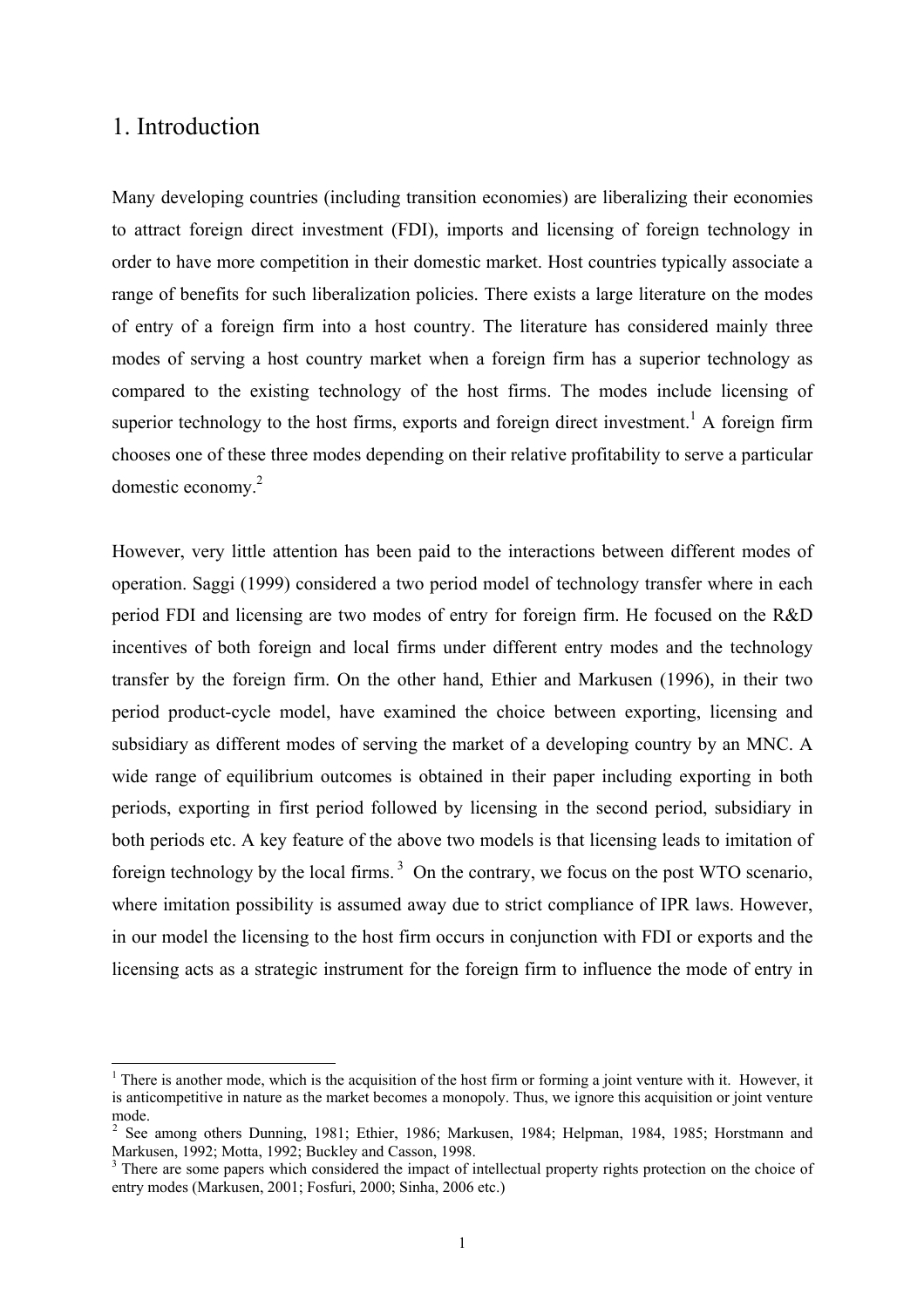its favour.<sup>[4](#page-2-0)</sup> More specifically, we ask whether a foreign firm can gain by using the optimal licensing policy strategically prior to its choice between export and FDI. Does this strategic licensing affects its subsequent entry behaviour in terms of exports and FDI? How does the optimal licensing strategy affect the welfare in the host country? What sort of policy conclusions can be drawn from there?

The purpose of this paper is to show that the foreign firm, with superior technology, would strategically choose licensing prior to its choice of a mode of entry between export and FDI. The optimal licensing involves royalty licensing if the FDI is the equilibrium mode of operation. When exporting is the equilibrium mode choice then the foreign firm's optimal licensing strategy can be fixed fee, royalty or a two part tariff. This strategic licensing of the foreign firm may not serve the best interest of the host country. The welfare effect in the host country depends on the structure of license fee as well as on the mode of operation of the foreign firm. Interestingly, it is found that the welfare in the host country after licensing might decrease if there is a mode switch from FDI to exporting due to licensing and the overall cost efficiency of the industry falls. Under such circumstances, we also provide a new theory of tariff, which would improve the welfare in the host country.

This paper is closely related to Kabiraj and Marjit (2003). They considered a duopoly model where a foreign firm and a local firm compete in a host country and showed that the tariff may induce a technology transfer from foreign firm to the local firm thereby making the consumers better off in the host country. However, our model is very different from their model. First, they consider only fixed fee licensing whereas our optimal licensing scheme involves *two part tariff*. Secondly, in their model the foreign firm exports its product to local market whereas we consider the tradeoff between exporting and FDI and also analyse how the structure of license fee affect these modes of operation of the foreign firm. Thirdly, the technology licensing will always take place in our model. However the role of tariff is to make the license fee favourable to the consumers. In Kabiraj and Marjit, tariff induces technology transfer which otherwise would not happen in equilibrium. Mukherjee and Pennings (2006) further extended Kabiraj and Marjit's model to a situation where the foreign

<span id="page-2-0"></span> <sup>4</sup> <sup>4</sup> There exists a large literature on patent licensing which focuses on the optimal licensing strategy of a patent holding firm e.g., Kamien and Tauman (1986), Kamien, et. al. (1992), Kamien (1992); Katz and Shapiro (1986), Marjit (1990), Poddar and Sinha (2005), Rockett (1990), Wang (1998). Mukherjee (2007) added an open economy context where a foreign firm with superior technology exports its product to a host country and analysed the optimal licensing scheme.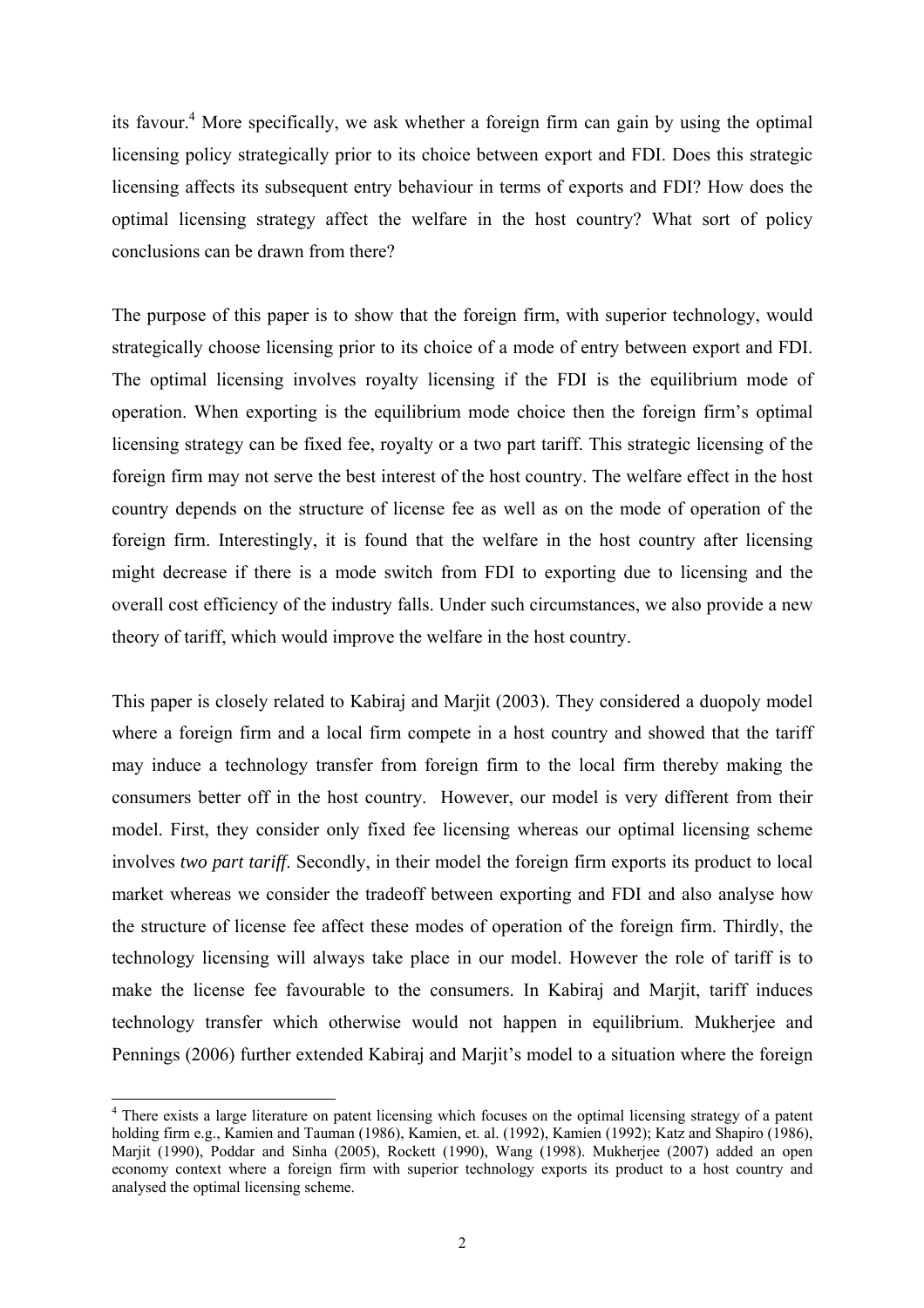monopolist chooses competition by deciding on whether to license its superior technology to another foreign firm or to a domestic firm and asked how the commitment to tariff policy of the host government affects the licensing decision and the domestic welfare.

The scheme of the paper is as follows. Section 2 describes the basic model and analyses the benchmark case of royalty licensing. The optimal licensing is studied in Section 3. Section 4 discusses the welfare implications of our model. Section 5 concludes.

# **2. The Basic Model**

Consider that there are two firms one host firm and one foreign firm which can serve a host country market. We assume that the inverse demand function in the host country is given by  $p = a - Q$ , where p is the price of the product, a is the positive demand intercept and Q is the total industry output. We assume that the technologies of the two firms are different and the foreign firm has a superior technology as compared to the technology of the host firm. We refer the foreign firm as firm 1 and the host firm as firm 2 hereafter. We assume that the marginal cost of firm 2 is c and the marginal cost of firm 1 with superior technology is  $c - \varepsilon$ (where  $c > \varepsilon > 0$ ). There are costs associated with the different modes of serving the host market for firm 1. In case of FDI, firm 1 sets up a subsidiary in the host country and the setup cost of a subsidiary is assumed to be *F>0*. In case firm 1 decides to export the product from the production facility located in another country, there is a transport cost *t* per unit of output, which the firm 1 has to incur in addition to the cost of production of the good to sell it to the concerned host country. The presence of tariff (if any) can also be incorporated with the transport cost and the combined cost may be treated as *t* per unit of output.

We assume away any direct cost associated with the transferring technology under licensing.<sup>5</sup> We consider a situation that firm 1 cannot commit to firm 2 that it would not enter the domestic economy after the licensing contract is signed. This commitment is more of a problem in the present context, as the host government may not like to enforce such a licensing contract, which prevents further entry by firm 1. Suppose, on the contrary, the firm 1 cannot enter the host market after acceptance of the licensing contract under a contact

<span id="page-3-0"></span> <sup>5</sup> <sup>5</sup> In case of licensing, the literature has considered the cost of transferring a technology, associated training costs for using that technology, risk of dissipation of the proprietory knowledge etc. (Teece (1977)).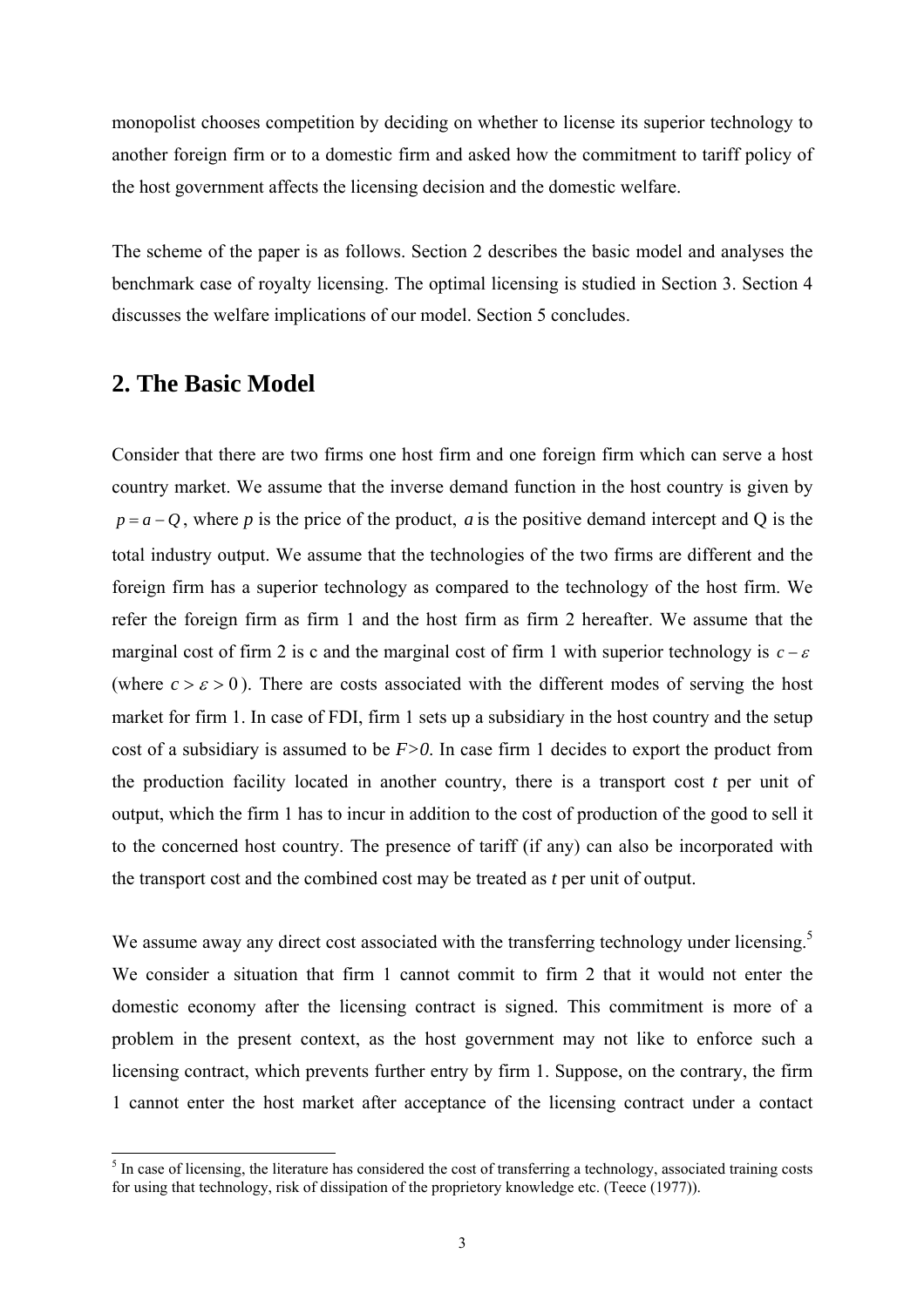clause. Then, by licensing the technology to firm 2, the host market can be served under monopoly leading to the maximum producer surplus. This monopoly profit can be divided between the two firms depending on their bargaining power. We assume that the firm 1 has the full bargaining power. As a result, the licensing contract will be signed such that firm 2 receives what it can receive in case of no licensing and the market is served under duopoly where firm 1 chooses either export or FDI. In any case, the welfare in the host country depends on the consumer surplus and host producer's surplus. The welfare maximising host government would not like to enforce such a contract, which leads to monopoly in the domestic economy. Thus, the government would not enforce such licensing contract with commitment. When the commitment is absent then firm 1 can choose between export and FDI even after signing the licensing contract with the host firm if the associated setup cost of a subsidiary or the transport costs is not prohibitive to do so. Under such circumstances, we develop a theory of strategic licensing where firm 1 offers a licensing contract, which might change its subsequent entry mode of exports or FDI.

#### We consider the following two stage game.

**Stage 1.** Firm 1 offers firm 2 a licensing contract with a two part tariff i.e., a fixed fee plus a per unit royalty rate. Firm 2 either accepts or rejects the licensing offer.

**Stage 2.** Firm 1 decides either to enter the host market through FDI or to export to the host market from a foreign location. Finally, both firms compete in a Cournot duopoly market and the payoffs are realized.

We would solve the game by using the standard backward induction argument. First, we consider the payoffs of firm 1 when the licensing offer is rejected. For our purpose, we ignore monopoly outcome in the host country and restrict the parameter ranges such that firm 1 and firm 2 can always produce positive outputs and receive positive profits. Note that firm 2's marginal cost of production is c. Though firm 1 has a superior technology as compared to firm 2, but we assume that the technology gap is not large enough. As a result, the monopoly outcome of firm 1 in the host country is ruled out. When firm 1 chooses FDI as mode of operation, it would have marginal cost  $c - \varepsilon$  and firm 2 with marginal cost  $c$  can compete with firm 1 and earns a positive profit. This leads us to assume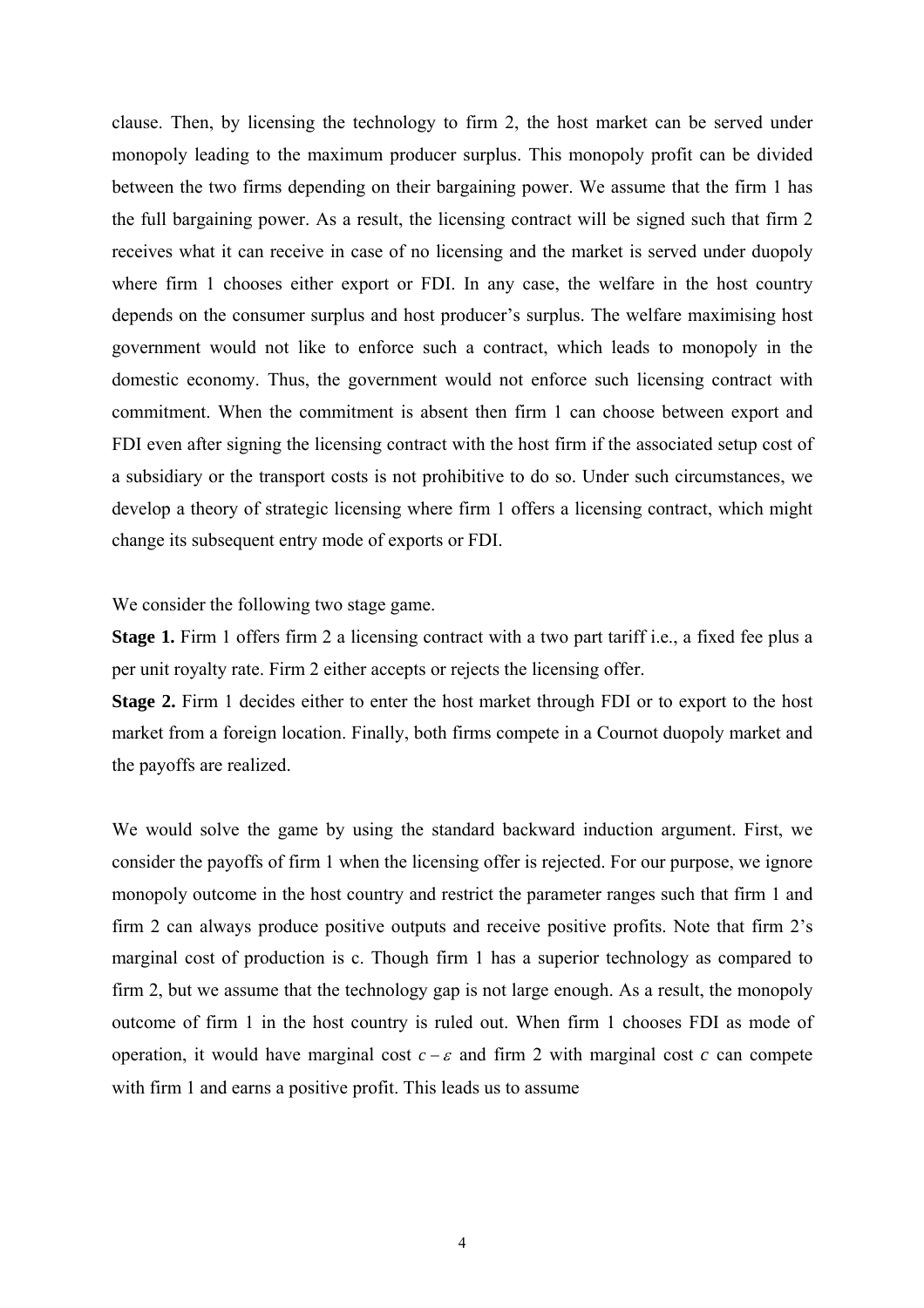#### **A1.**  $a-c > \varepsilon$ .

We make another two assumptions on the range of parameters *F* and *t*. We assume that firm 1's duopoly profits under exporting and FDI are positive even if firm 2 is licensed under fixed fee. Formally, we assume

A2. 
$$
t < \frac{(a-c+\varepsilon)}{2}
$$
 and  
A3.  $\frac{(a-c+\varepsilon)^2}{9} > F$ .

Hence, both modes of entry are always feasible.

Thus, there can be two forms of duopoly: (i) firm 2 competes with firm 1 under FDI and (ii) firm 2 competes with firm 1 under exporting. Note that firm 1 has the marginal cost  $(c - \varepsilon)$  under FDI and  $(c - \varepsilon + t)$  under exporting and firm 2 has the marginal cost *c*. Thus, after rejection of the licensing offer, the payoff to firm 1 under FDI would be given by the duopoly profit

$$
\Pi_1^{FDI} = \frac{(a - 2c + 2\varepsilon + c)^2}{9} - F = \frac{(a - c + 2\varepsilon)^2}{9} - F \tag{1}
$$

On the other hand, under exporting the profit earned by firm 1 is given by  $\Pi_1^{Ex} = \frac{(a-2c+2\varepsilon-2t+c)^2}{9} = \frac{(a-c+2\varepsilon-2t)^2}{9}$  (2)

Given c,  $\varepsilon$  and t, there exists a unique level of F, say  $F^*$  at which firm 1 is indifferent between exporting and FDI. Hence, by (1) and (2)

$$
F^* = \frac{(a-c+2\varepsilon)^2}{9} - \frac{(a-c+2\varepsilon-2t)^2}{9} > 0
$$

If  $F < F^*$ , firm 1 will prefer FDI to exporting and for  $F \geq F^*$  (satisfying A3), firm 1 prefers exporting to FDI.

Thus, given the mode choice of firm 1, firm 2's payoff under no licensing (NL) would be

$$
\Pi_2^{\text{NL}} = \begin{cases} \frac{(a-c-\varepsilon)^2}{9} & \text{if } F \leq F^* \\ \frac{(a-c-\varepsilon+t)^2}{9} & \text{if } F \geq F^* \end{cases}
$$
 (3)

Given the structure of the game, firm 2 would accept the licensing offer if firm 2 receives at least the above payoffs in subsequent equilibrium.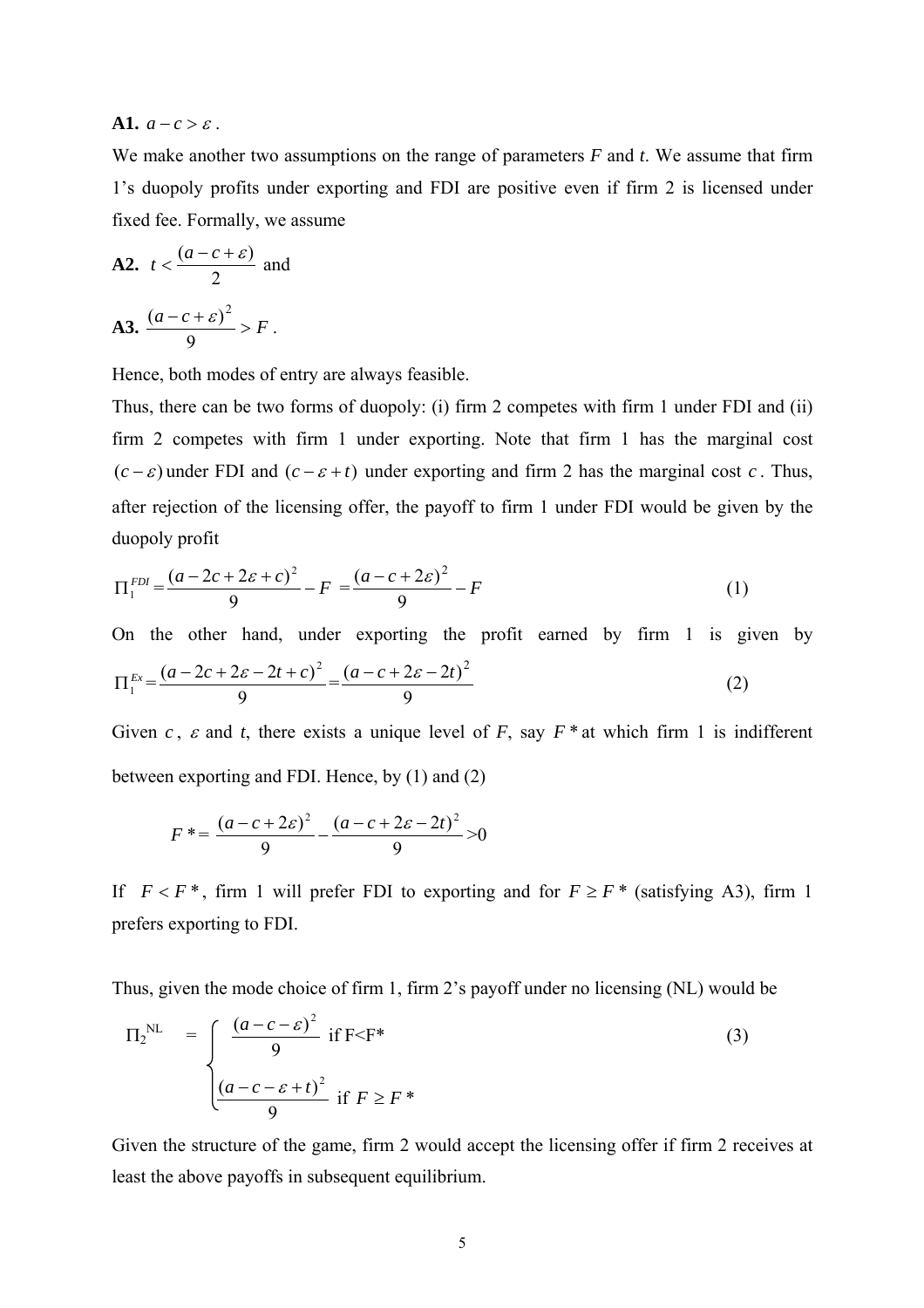# **2.1. Benchmark Case: Royalty licensing**

First, we consider a feasible licensing strategy, which establishes that licensing is a better strategy than no licensing. To do that we consider only royalty licensing method where firm 1 licenses its superior technology at a per unit output royalty rate *r* and the amount of royalty firm 2 pays will depend on the quantity firm 2 will produce using the new technology. We focus on the royalty licensing with  $r = \varepsilon$ . In this case firm 2's effective per unit marginal cost remains unchanged as the royalty rate to be paid per unit of output is just equal to the amount of cost saving from licensing. However, firm 1 receives ε amount per unit output produced by firm 2. We would show that firm 2 accepts this contract, as it does not make firm 2 worse off. By this royalty licensing firm 1 receives royalty revenue and also the duopoly profit either from exporting or FDI.

Suppose that FDI would be chosen after licensing under royalty. Then firm 1 would have marginal cost  $c - \varepsilon$  and firm 2 has the effective marginal cost *c* (same as without licensing). Thus, the total payoff obtained by firm 1 under royalty licensing and subsequent FDI is given below.

$$
\Pi_1^{FDI}(r=\varepsilon) = \frac{(a-c+2\varepsilon)^2}{9} - F + \varepsilon \left\{ \frac{(a-c-\varepsilon)}{3} \right\}.
$$
 (4)

On the other hand, suppose firm 1 chooses to export after licensing the technology at a royalty  $r = \varepsilon$ . Then the post licensing payoff to firm 1 under export would be

$$
\Pi_1^{EX}(r=\varepsilon) = \frac{(a-c+2\varepsilon-2t)^2}{9} + \varepsilon \left\{ \frac{(a-c-\varepsilon+t)}{3} \right\} \tag{5}
$$

By comparing the payoffs of firm 1 under no licensing and royalty licensing (see (1), (2), (4) and (5)), it is clear that with royalty licensing  $r = \varepsilon$ , firm 1 obtains more payoffs both under exporting and FDI as compared to the situation when licensing does not take place. Observe that firm 1 receives royalty revenue as an extra payment for licensing its superior technology even though its profits under both modes remain the same as they were under no licensing. Thus, firm 1's strategy of licensing the technology with  $r = \varepsilon$  is better than no licensing. Now under royalty licensing with  $r = \varepsilon$  firm 1 chooses to export as opposed to FDI if

$$
F \ge F^* - \varepsilon \left( \frac{(a - c - \varepsilon + t)}{3} - \frac{(a - c - \varepsilon)}{3} \right) = F^* - \varepsilon \left( \frac{t}{3} \right) = F'' \text{ (say)}.
$$
 (6)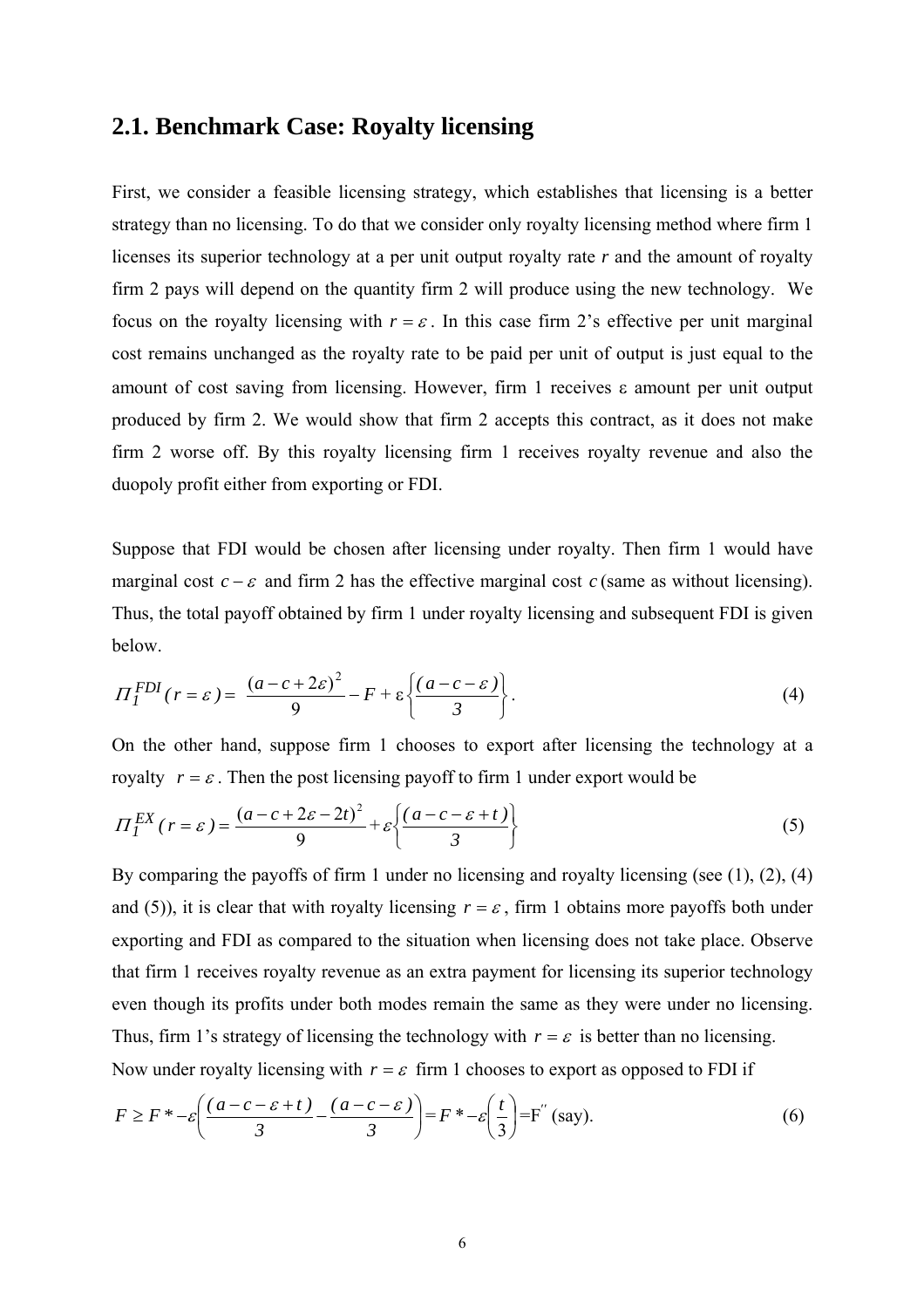Since 
$$
\varepsilon \left( \frac{t}{3} \right) > 0
$$
, we have

## **Lemma 1.** *F\*> F*′′

Thus, in the presence of licensing firm 1 switches mode from FDI to export for  $F \in [F^{\prime}, F^{\ast})$ . Due to the change of mode as a result of licensing, firm 2's payoff would be affected in the following way. Both for  $F \le F''$  and for  $F \ge F^*$ , the payoffs to firm 2 would remain the same as it was without licensing. However, for  $F \in [F^{\prime}, F^{\ast})$  firm 2 would be producing more post licensing when firm 1 chooses to export after licensing as compared to the situation when firm 1 chooses FDI without licensing. This happens because of the choice of export post licensing where firm 1 would operate with a higher marginal cost leaving more space in the market for firm 2 to produce more. As a result of this higher production by firm 2, the profit of the firm 2 would be higher for this range of F, though it does not enjoy any effective advantage in the cost structure post licensing. Therefore, firm 2 would always accept the licensing contract with  $r = \varepsilon$ .

# **3. Optimal licensing strategy**

We have seen in the previous section that by using the royalty licensing firm 1 can strategically influence its entry mode into the host country. Here we determine the optimal licensing strategy of firm 1. Let us now consider the general licensing scheme involving both fixed fee (*f*) and a linear royalty (*r*) per unit of output (i.e., as two part tariff). We impose the natural restrictions that  $f, r \ge 0$ . Note that only fixed fee and only royalty are two special cases of a general two part tariff licensing scheme. Given the structure of the game, two types of equilibrium outcomes are possible post licensing: one in which FDI is the equilibrium and the other in which exporting is the equilibrium mode for firm 1 to serve the host market. Note that the optimal licensing scheme would definitely generate a (weakly) greater payoff for firm 1 than only royalty licensing considered in the benchmark case. In the following analysis we would first show in proposition 1 that whenever FDI is the equilibrium mode post licensing, the firm 1's optimal licensing strategy involves only royalty payment (and no fixed fee). Then we establish that when export is the equilibrium mode, the optimal licensing strategy involves either fixed fee or royalty or a two part tariff (propositions 2 and 3). Thus,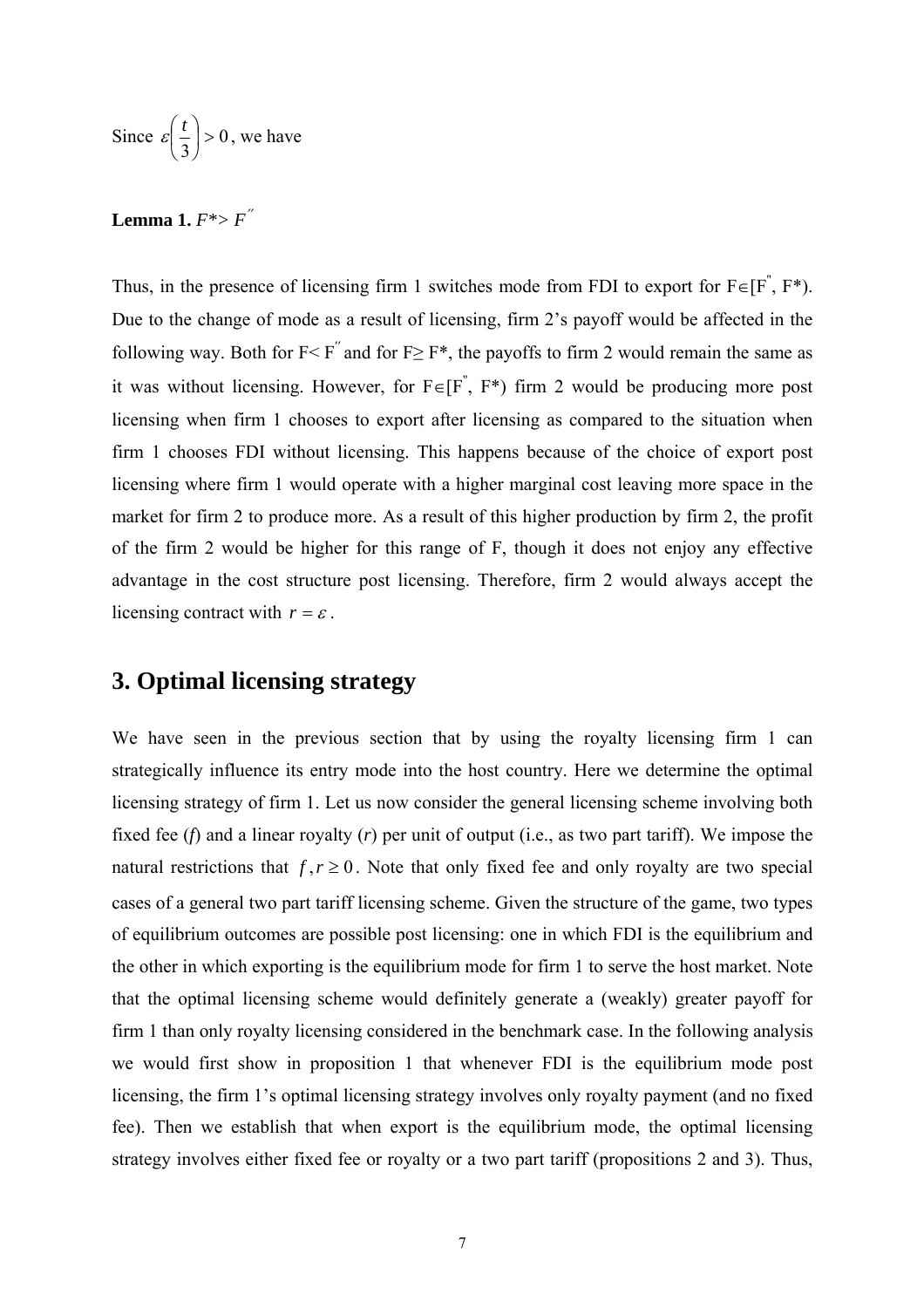in comparison to the benchmark case, there would be no change in optimal payoff for firm 1 if FDI is the equilibrium mode post licensing. On the other hand, if the export is the equilibrium mode post licensing then the payoff to firm 1 would be weakly greater as compared to the benchmark case. Finally, the payoffs are compared and the equilibrium mode choice is characterized in proposition 4. Now we consider the case of FDI option post licensing.

#### **Case 1. FDI post licensing**

We consider that firm 1 can choose a combination of fixed fee and royalty (*f, r*) to license the technology. Suppose firm 1 plans to choose FDI option in the stage 2 of the game after acceptance of the licensing offer in the first stage. To determine the optimal licensing strategy and the associated payoff from FDI, first observe that after *rejection* of the licensing contract there would be duopoly competition where firm 1 would either export or do FDI depending on F\*. As a result, the acceptable licensing contract must provide the reservation payoff to firm 2, which is given by  $\Pi_2^{\text{NL}}$  in (3) and dependent on F<sup>\*</sup>.

Thus, firm 1 should choose (*f, r*) such that firm 2 receives at least the payoff  $\Pi_2^{\text{NL}}$  (under subsequent FDI). Suppose firm 2 accepts the licensing contract. After accepting the licensing contract firm 2 receives  $\frac{(a-c+\varepsilon-2r)^2}{2} - f$ 9  $\frac{(a-c+\varepsilon-2r)^2}{2} - f$ . Thus, firm 2 would accept the licensing offer

if the amount of fixed fee *f* for any given *r* is at most

$$
f = \frac{(a - c + \varepsilon - 2r)^2}{9} - \Pi_2^{\text{NL}}.
$$
 (7)

The firm 1's payoff under this licensing contract would be its own profit in the product market due to competition *plus* the fixed fee it charges and the royalty revenue it receives and minus the fixed cost of FDI.

Thus, firm 1's total payoff is

$$
\pi_1^{FDI}(f,r) = \frac{(a-c+\varepsilon+r)^2}{9} - F + f + r \frac{(a-c+\varepsilon-2r)}{3}
$$
\n(8)

Using the value of *f* from (7), the unconstrained maximization with respect to *r* of the above payoff function yields

$$
r = \frac{(a - c + \varepsilon)}{2}.
$$
 (9)

<span id="page-8-0"></span> $\overline{6}$ Note that  $\Pi_2^{\text{NL}}$  does not depend on *r*.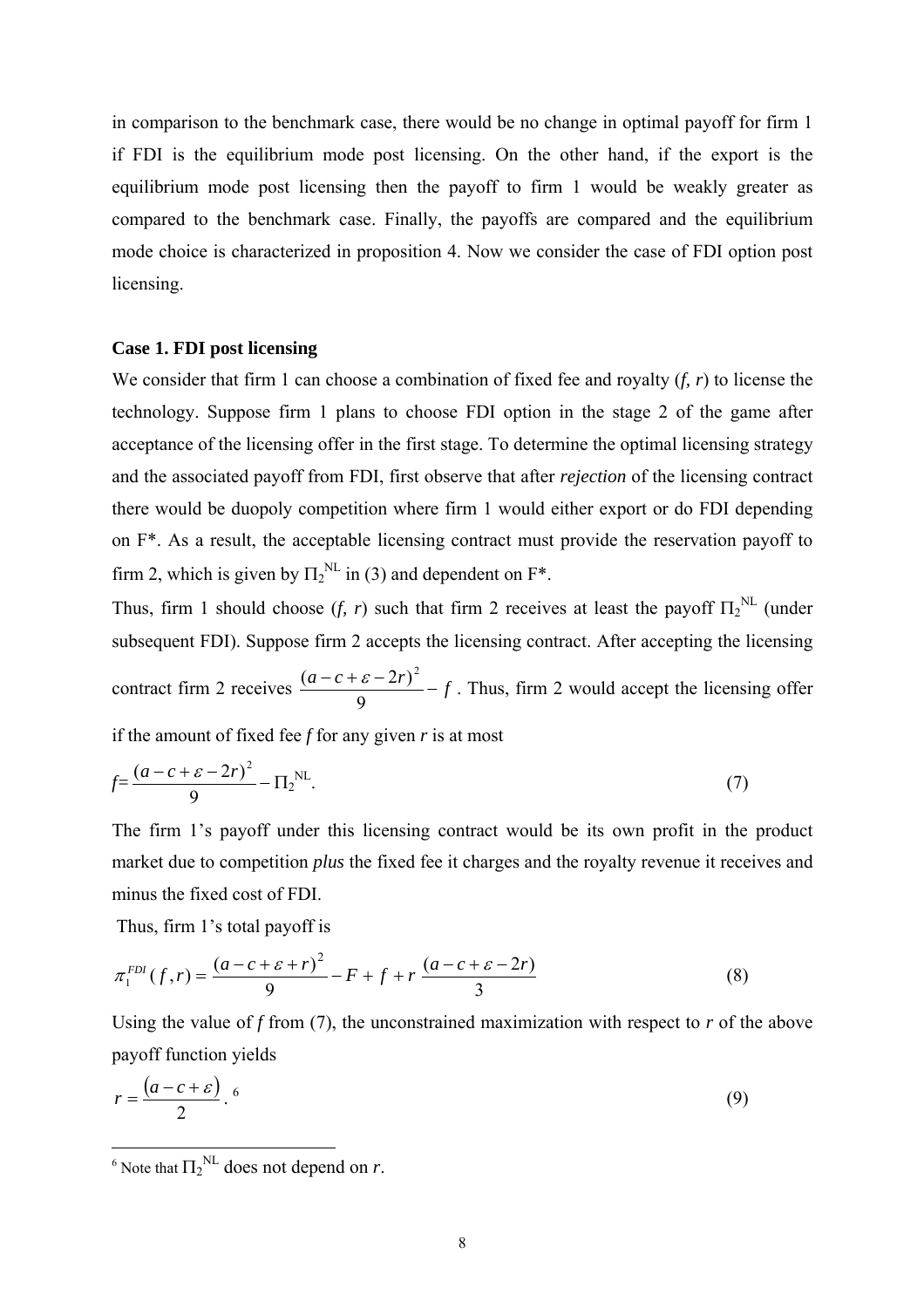Thus,  $r > \varepsilon$  (by Assumption A1). Now we have two cases to consider. When F<F\*, then given the reservation payoff of firm 2 from (3), with  $r > \varepsilon$ , the value of fixed fee (from (7)) would be negative. So  $r > \varepsilon$  is ruled out. Thus, given the concavity of firm 1's profit function the optimal royalty would be  $r^* = \varepsilon$ . Hence, the optimal fixed fee would be zero.

On the other hand, when  $F \geq F^*$ , then given the reservation payoff of firm 2 from (3), we find that even with  $r = \epsilon$ , the amount of fixed fee from (7) is negative. Thus, in order to make the licensing contract acceptable to the firm 2 the royalty rate r is to be even lower than  $\varepsilon$ . Without getting into determining the optimal royalty rate in case of F≥F<sup>\*</sup>, it is easy to see that the payoff to firm 1 would be less than exporting option with  $r = \varepsilon$  (follows from the benchmark case). Thus, FDI option cannot occur in equilibrium for  $F \geq F^*$ .

However, for the case F<F<sup>\*</sup>, the licensing with royalty  $r^* = \varepsilon$  would be accepted by firm 2 as firm 2 is indifferent between acceptance and rejection. Thus, for  $F \le F^*$  we find that when FDI is chosen post licensing then the optimal licensing policy involves only royalty and no fixed fee.

Thus, the payoff to firm 1 from licensing and subsequent FDI would be

$$
\frac{(a-c+2\varepsilon)^2}{9} - F + \varepsilon \left( \frac{(a-c-\varepsilon)}{3} \right).
$$
 (10)

Hence, for  $F \leq F^*$ , from FDI option along with the optimal licensing strategy firm 1 receives the payoff that is the same as in the benchmark case. We have already seen in the benchmark case that the payoff from export with only royalty licensing dominates the payoff from FDI option with only royalty licensing for  $F \geq F''$ . Thus, FDI cannot be a chosen mode in equilibrium also for the values of  $F^* > F \geq F'$  under the optimal licensing scheme. Thus, FDI can at best arise in equilibrium only for a subset of values of  $F \le F^{\prime\prime}$ . Hence

**Proposition 1:** For F< F<sup>"</sup>, whenever FDI would be the mode choice post licensing then the *optimal licensing strategy for firm 1 is to choose royalty r\*=*ε *and f=0. The total payoff to* 

*firm 1 is given by* 
$$
\frac{(a-c+2\varepsilon)^2}{9} - F + \varepsilon \left( \frac{(a-c-\varepsilon)}{3} \right).
$$

We would like to clarify at this stage that the proposition 1 does not imply that FDI would be equilibrium for all values of  $F \le F''$ . It only states that for a subset of values of  $F \in (0, F'')$ when FDI is chosen to be the equilibrium mode post licensing then the optimal licensing strategy and the associated payoff to firm 1 are given as above. We will determine the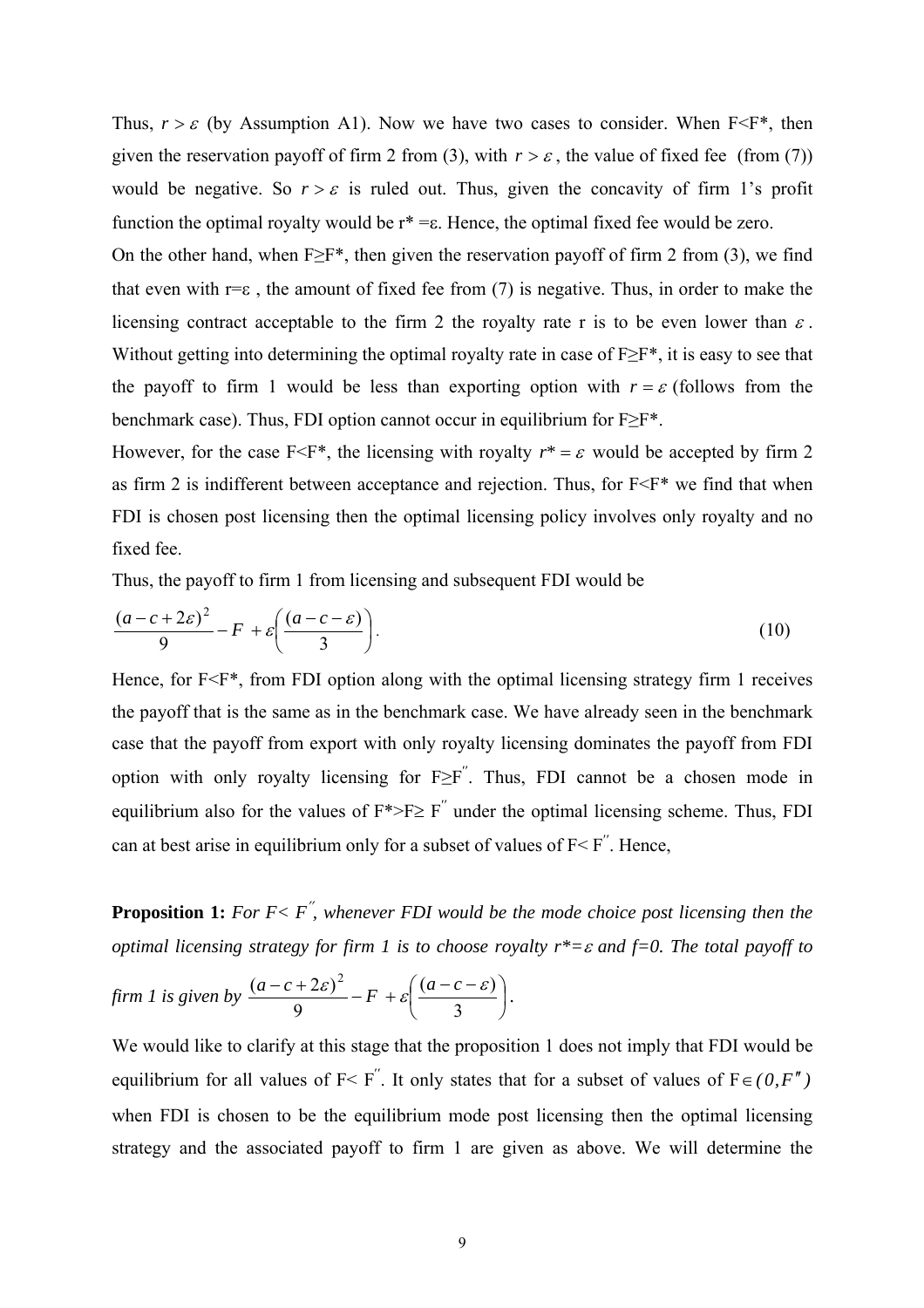equilibrium mode choice of firm 1 in proposition 4. For that we need to determine the payoff from the exporting option to which we now turn.

#### **Case 2. Export option post licesning**

Suppose, firm 1 chooses export post licensing. To determine the optimal licensing strategy and the associated payoff from exporting, observe that the acceptable licensing contract must provide the reservation payoff to firm 2, which is given by (3) and dependent on F\*. Thus, we have two scenarios to consider. Scenario 1 where FDI is the equilibrium mode after rejection of the licensing offer i.e., when  $F \leq F^*$  and Scenario 2 where export is the equilibrium mode after rejection for F≥F\*.

#### **Scenario 1. F<F\***

Since FDI is the equilibrium after rejection of the licensing offer, firm 1 should choose (*f, r*) such that firm 2 receives at least the payoff  $\frac{(a-c-\varepsilon)^2}{9}$  (from (3)). Suppose firm 2 accepts the licensing contract. After accepting the licensing contract firm 2

 $\frac{(a-c+\varepsilon-2r+t)^2}{2}-f$ 9  $\frac{(a-c+\varepsilon-2r+t)^2}{2} - f$ . Thus, firm 2 would accept the licensing offer if the

amount of fixed fee *f* for any given *r* is at most

$$
f = \frac{(a - c + \varepsilon - 2r + t)^2}{9} - \frac{(a - c - \varepsilon)^2}{9}.
$$
\n(11)

So firm 1 can at the most charge this *f* as fixed fee.

Firm 1's payoff under this licensing contract would be its own profit in the product market due to competition *plus* the fixed fee and the royalty revenue it receives.

Thus, firm 1's total payoff is

$$
\pi_1^{Ex}(f,r) = \frac{(a-c+\varepsilon-2t+r)^2}{9} + f + r\frac{(a-c+\varepsilon-2r+t)}{3}
$$
\n(12)

Using the value of  $f$  from (11) the unconstrained maximization of (12) with respect to  $r$ 

$$
yields \t r = \frac{(a - c + \varepsilon - 5t)}{2}.
$$
\t(13)

Now depending on the parameter configurations we have the following four distinct possibilities. If  $r \leq 0$ , only fixed fee would be charged taking  $r = 0$  in (11). If  $0 \leq r \leq \varepsilon$ , then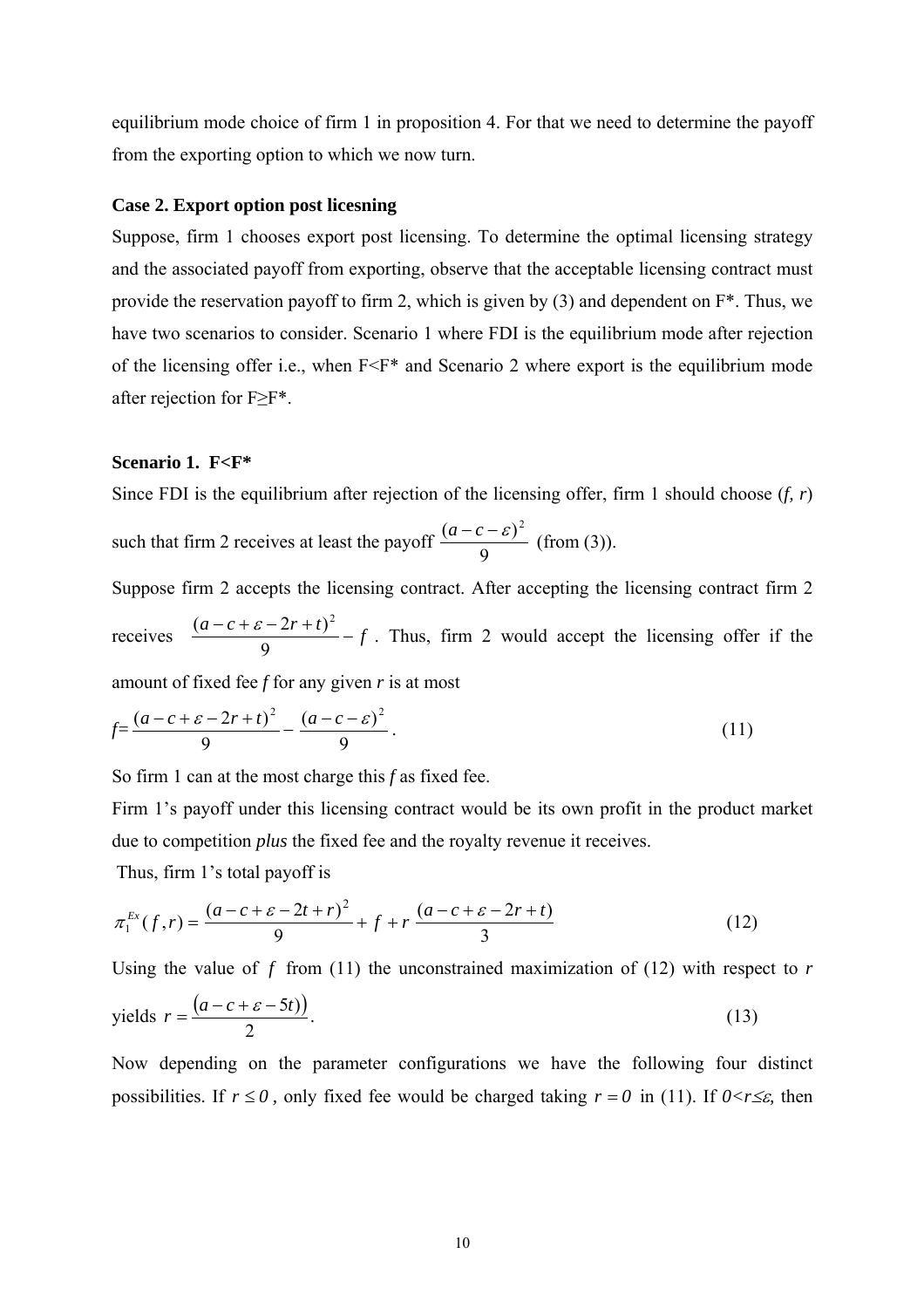optimal royalty is r<sup>\*</sup> given by (13) and f<sup>\*</sup> given by (11). When  $\varepsilon + \frac{t}{2} > r^* > \varepsilon$ , then f>0. The

last possibility is  $r^* = \varepsilon + \frac{t}{2}$  then f=0.

Formally,

**Proposition 2:** *For F<F\*, whenever exporting would be the equilibrium post licensing then the optimal licensing strategy for firm 1 is given as:* 

for 
$$
t \ge \frac{(a-c+\varepsilon)}{5}
$$
, only fixed fee is charged and  $f = \frac{(a-c+\varepsilon+t)^2}{9} - \frac{(a-c-\varepsilon)^2}{9}$ ;  
for,  $\frac{(a-c+\varepsilon)}{5} > t \ge \frac{(a-c-\varepsilon)}{5}$ ,  $0 < r^* \le \varepsilon$  and  $f^* > 0$  and given by (13) and (11);  
for  $\frac{(a-c-\varepsilon)}{5} > t > \frac{(a-c-\varepsilon)}{6}$ ,  $\varepsilon + \frac{t}{2} > r^* > \varepsilon$  and  $f^* > 0$  given by (13) and (11);  
and for  $\frac{(a-c-\varepsilon)}{6} \ge t$ ,  $r^* = \varepsilon + \frac{t}{2}$  and  $f^* = 0$ .

It is interesting to note that the optimal royalty is even greater than the amount of cost reduction (ε). This is because for this parameter range FDI would be chosen if the licensing offer is rejected. Given that possibility, firm 1 is able to charge more from licensing its technology as compared to the situation where firm 1 would choose export (which means higher marginal cost for itself) after the rejection of the licensing contract.

Note that when fixed fee is charged and export is the equilibrium the optimal fixed fee is given by  $(2a - 2c + t)(2\varepsilon + t)$  (from (11)) and in case of only royalty the optimal royalty is *r\*=* 2  $\varepsilon + \frac{t}{2}$ . Thus, the payoff for different values of *t* under export with the help of (11) and (13) is given by

$$
\pi_1^{Ex}(f,r) =
$$
\n
$$
\frac{(a-c+\varepsilon-2t)^2}{9} + (2a-2c+t)(2\varepsilon+t) \text{ for } \frac{(a-c+\varepsilon)}{2} > t \ge \frac{(a-c+\varepsilon)}{5},
$$
\n
$$
\frac{(a-c+\varepsilon-2t+r^*)^2}{9} + f^* + \frac{(a-c+\varepsilon+2r^*+t)}{3}r^* \quad \text{for } \frac{(a-c+\varepsilon)}{5} > t > \frac{(a-c-\varepsilon)}{6},
$$
\n
$$
\frac{(a-c+2\varepsilon-\frac{3}{2}t)^2}{9} + \frac{(a-c-\varepsilon)}{3}(\varepsilon+\frac{t}{2}) \quad \text{for } \frac{(a-c-\varepsilon)}{6} \ge t.
$$
\n(14)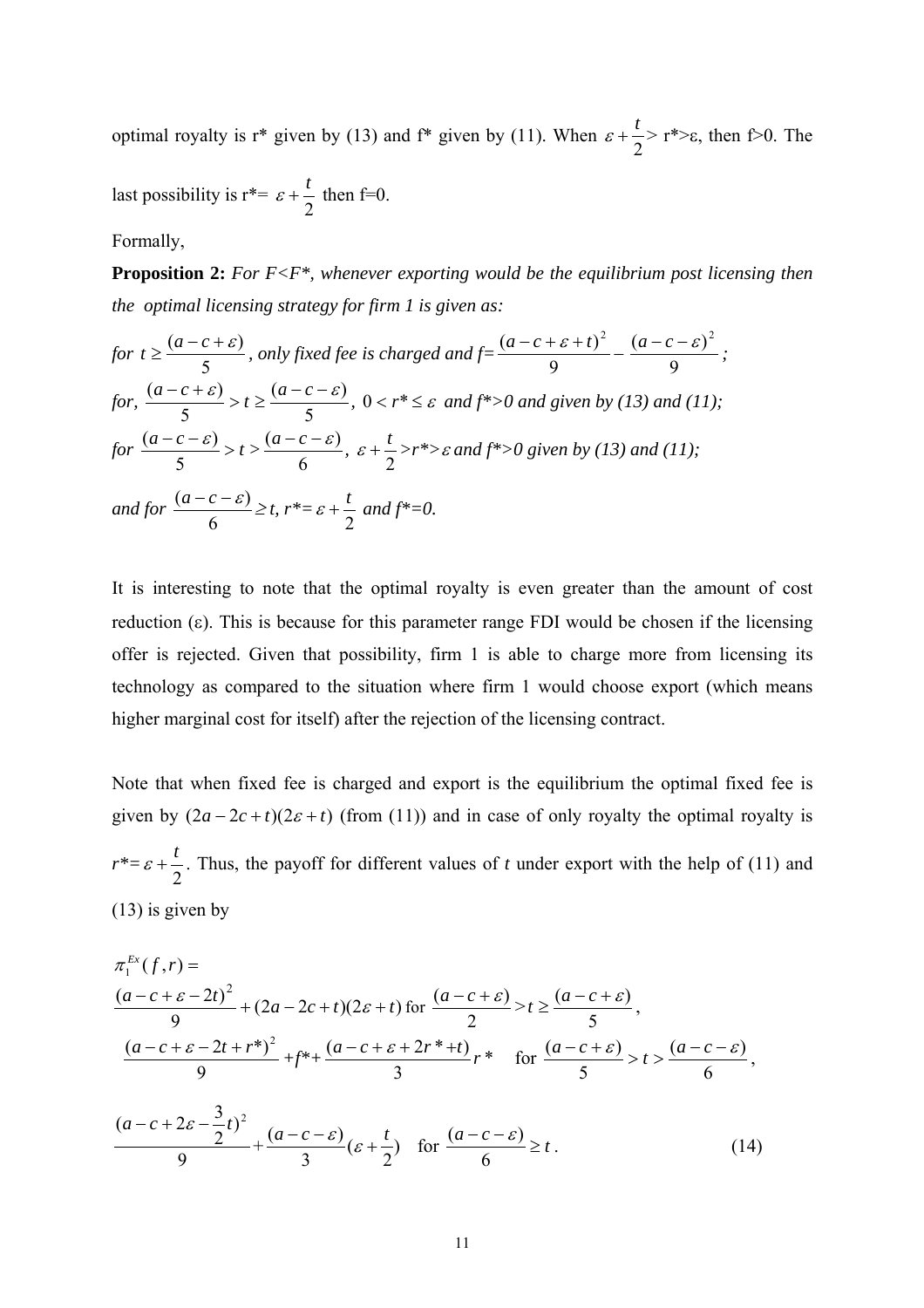In the intermediate case the values of  $r^*$  and  $f^*$  are both positive and given by (13) and (11) respectively. First note that the royalty rate  $r = \varepsilon$  is a feasible choice. Thus, in scenario 1 under the above optimal licensing scheme, the payoff from export is strictly greater than the payoff obtained under export with  $r = \varepsilon$ .

#### **Scenario 2. F**≥**F\***

Since export is the equilibrium mode after rejection of the licensing offer, firm 1 should choose (*f, r*) such that firm 2 receives at least the payoff  $\frac{(a-c-\varepsilon+t)^2}{9}$  (from (3)).

Suppose, firm 2 accepts the licensing contract. After accepting the licensing contract firm 2  $\frac{(a-c+\varepsilon-2r+t)^2}{2} - f$ 9  $\frac{(a-c+\varepsilon-2r+t)^2}{2}-f$ . Therefore, firm 2 would accept the licensing offer if the amount of fixed fee *f* for any given *r* is at most

$$
f = \frac{(a - c + \varepsilon - 2r + t)^2}{9} - \frac{(a - c - \varepsilon + t)^2}{9}.
$$
 (15)

So firm 1 can at the most charge this *f* as fixed fee. Now firm 1's payoff function under the exporting option would be similar to (12) with *f* being replaced by (15). Note that the difference between (11) and (15) is in their second terms. They are both constant in relation to royalty rate *r* . Thus, the routine calculation would show the following optimal licensing policy (by using (13) and (15)).

**Proposition 3:** *For F*≥*F\*, whenever export would be the equilibrium post licensing then the optimal licensing strategy for firm 1 is given as:* 

for 
$$
t \ge \frac{(a-c+\varepsilon)}{5}
$$
, only fixed fee is charged and  $f = \frac{(a-c+\varepsilon+t)^2}{9} - \frac{(a-c-\varepsilon+t)^2}{9}$ ;  
for,  $\frac{(a-c+\varepsilon)}{5} > t \ge \frac{(a-c-\varepsilon)}{5}$ ,  $r^* < \varepsilon$  and  $f^* > 0$  and given by (13) and (15);  
and for  $\frac{(a-c-\varepsilon)}{5} \ge t$ ,  $r^* = \varepsilon$  and  $f^* = 0$ .

Thus, the optimal payoff for firm 1 would be as characterized below.

$$
\pi_1^{Ex}(f,r) =
$$
\n
$$
\frac{(a-c+\varepsilon-2t)^2}{9} + (2a-2c+2t)(2\varepsilon) \text{ for } \frac{(a-c+\varepsilon)}{2} > t \ge \frac{(a-c+\varepsilon)}{5},
$$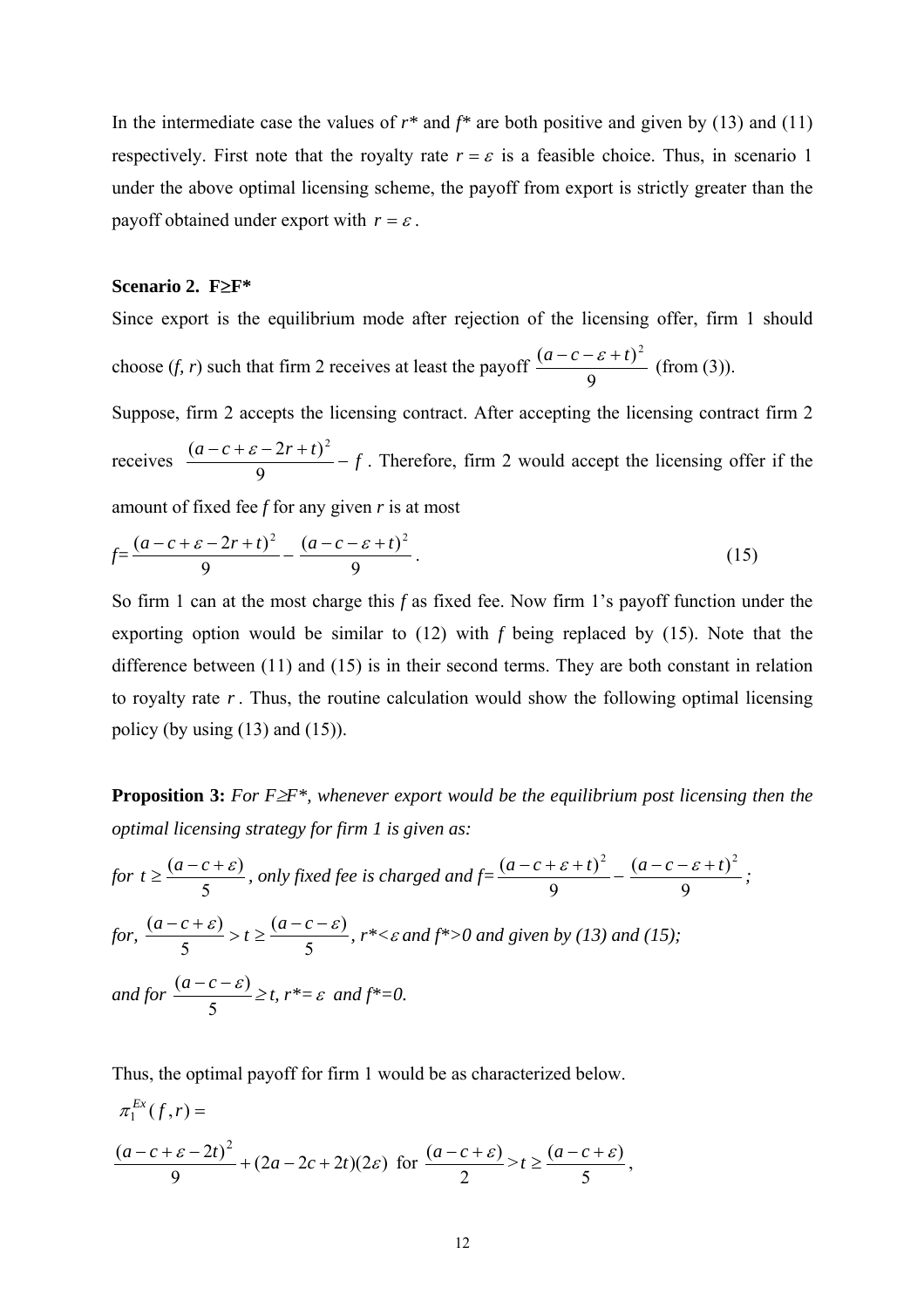$$
\frac{(a-c+\varepsilon-2t+r^*)^2}{9}+f^*+\frac{(a-c+\varepsilon+2r^*+t)}{3}r^* \quad \text{for } \frac{(a-c+\varepsilon)}{5}>t\geq \frac{(a-c-\varepsilon)}{5},
$$

$$
\frac{(a-c+2\varepsilon-2t)^2}{9} + \frac{(a-c-\varepsilon+t)}{3}\varepsilon \quad \text{for } \frac{(a-c-\varepsilon)}{5} > t.
$$
 (16)

In the intermediate case, the values of *f\** and *r\** are obtained from (15) and (13) respectively.

Having characterized the payoffs for both scenarios under exporting option, now we can analyse the choice of equilibrium mode for firm 1. First note that under export equilibrium the royalty rate  $r = \varepsilon$  is a feasible choice. Therefore, under the optimal licensing scheme the payoff from exporting is weakly greater than the payoff obtained under export with  $r = \varepsilon$  for both scenarios.<sup>7</sup> We have already established in proposition 1 that the payoff to firm 1 under the optimal licensing and subsequent FDI is as given in the benchmark case and the FDI equilibrium can occur only for a subset of values of  $F \leq F''$ . By comparing the payoffs from both options under scenario 1 we find the choice of parameter ranges for which export and FDI are chosen post licensing. Thus, exporting is preferred over FDI if  $F \geq F$  where  $F \leq F'$ . This is because in scenario 1 under the optimal licensing the payoff from exporting is strictly greater than the payoff from exporting with only royalty licensing. Thus, due to the strategic use of licensing firm 1 switches mode to exporting for  $\[ \overline{F}, F^* \]$  and for  $\overline{F} \leq \overline{F}$ , FDI remains to be equilibrium choice even after licensing. Also observe that the optimal licensing fee (fixed fee, royalty or two part tariff) determines the value of  $\overline{F}$ , leading to a range of  $F \in [\overline{F}, F^*)$ for which the mode switching takes place in favour of exporting due to licensing. Thus, we have

**Proposition 4:** *Firm 1 would license the technology to firm 2. Firm 1 chooses FDI post licensing for F<F and firm 1 chooses exporting post licensing for*  $F \geq F$ *. Thus, there is a mode switch for F* ∈[ $\overline{F}$ ,  $F^*$ ) from FDI to exporting due to strategic use of licensing.

<span id="page-13-0"></span><sup>7</sup> The payoffs are equal only when r=  $\varepsilon$  for  $\frac{(\mu + \varepsilon)}{5}$  $\frac{(a-c-\varepsilon)}{2} \geq t$  under scenario 2.

 $\overline{a}$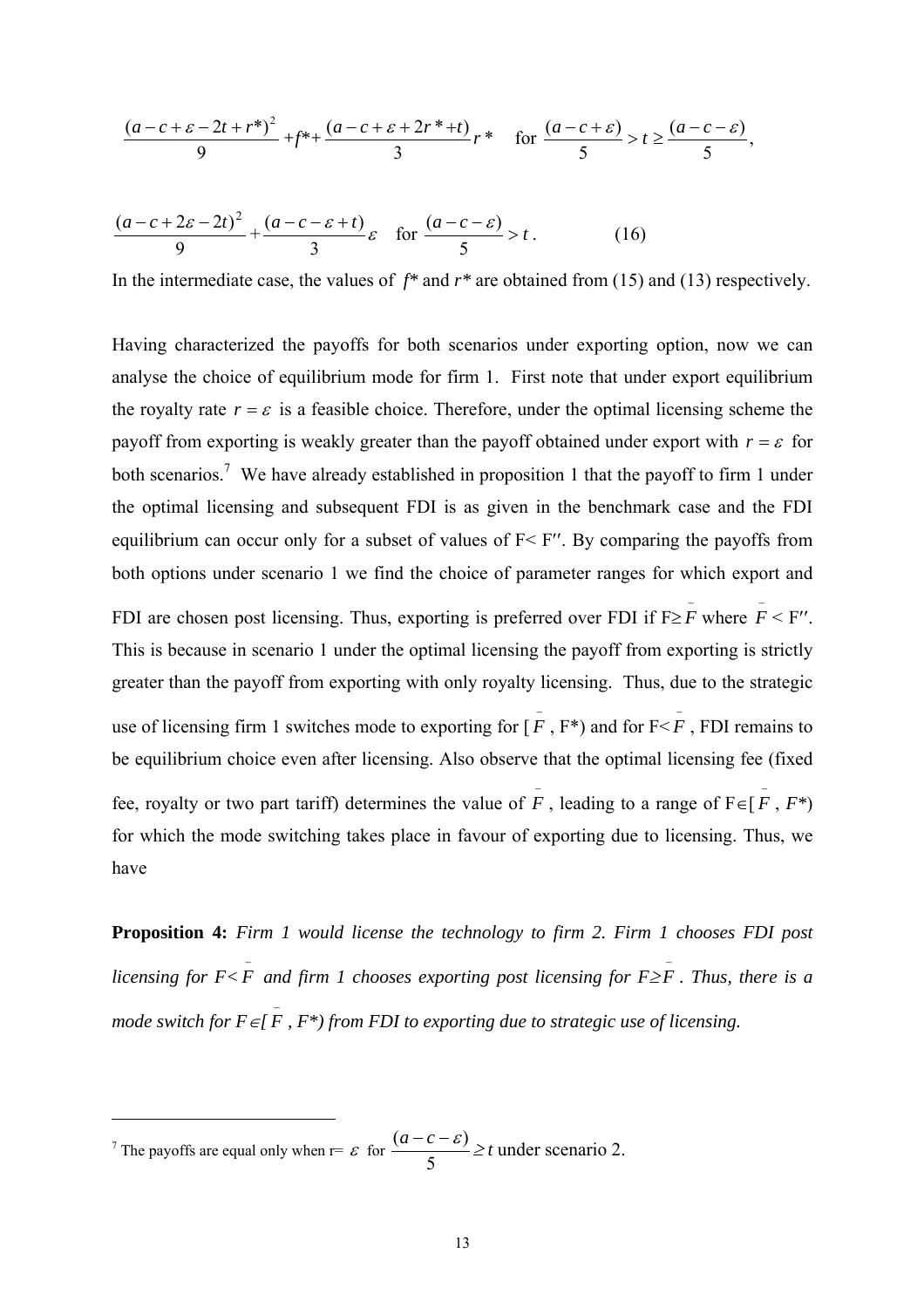Note that the optimal licensing policy for  $F \in [F, F^* )$  and for  $F \geq F^*$  are obtained from Propositions 2 and 3. Before ending this section it should be clarified that the parameter configurations in propositions 2 and 3 are consistent. Note that the parameter values of our model are restricted by our assumptions A1, A2 and A3. Given these restrictions F\*, which is a function of  $a, c, \varepsilon$  and *t*, is always positive. Now propositions 2 and 3 characterise the optimal licensing under exporting option for different values of F with respect to F\*. Assumption A2 puts an upper limit on the value of *t*. For different values of *t* (within the upper limit) and F, propositions 2 and 3 characterise the optimal licensing strategy under exporting option. In other words, given the parameters, F\* is uniquely defined. Now the actual F can be either smaller or greater than F\*. Given the upper limit on *t* by assumption A2, *t* would satisfy either of the conditions with respect to  $a, c$  and  $\varepsilon$ , which would fix the optimal licensing strategy.

#### **4. Welfare implication**

It is clear from the above discussion that firm 1 influences its entry mode by strategic licensing in favour of exporting. Whether this switch of mode to export option is detrimental to the welfare of the host country depends on what happens to the equilibrium price in the host market. For a linear demand function as considered here, one can easily check that under Cournot competition, the market price depends on the sum of marginal costs of two firms and as the sum of two marginal costs increases, price increases and vice versa. The consumer surplus is inversely related to the equilibrium price in the market. Also note that the firm 1 charges the optimal licensing fee such that firm 2 receives the same payoff in equilibrium as it would get under different modes without licensing. Therefore, there is no change in producer's surplus for the host country. Thus, the change in consumers surplus is the sole determinant of the change in welfare. For  $F \leq F$  the equilibrium mode choice is FDI and this remains unaffected even after licensing. Here the optimal licensing involves an amount of royalty, which is equal to the cost reduction  $ε$ . Thus, the marginal costs of firm 1 and firm 2 remain the same even after licensing. As a result the consumer surplus in the host country remains the same. Hence, there is no change in welfare of the host country.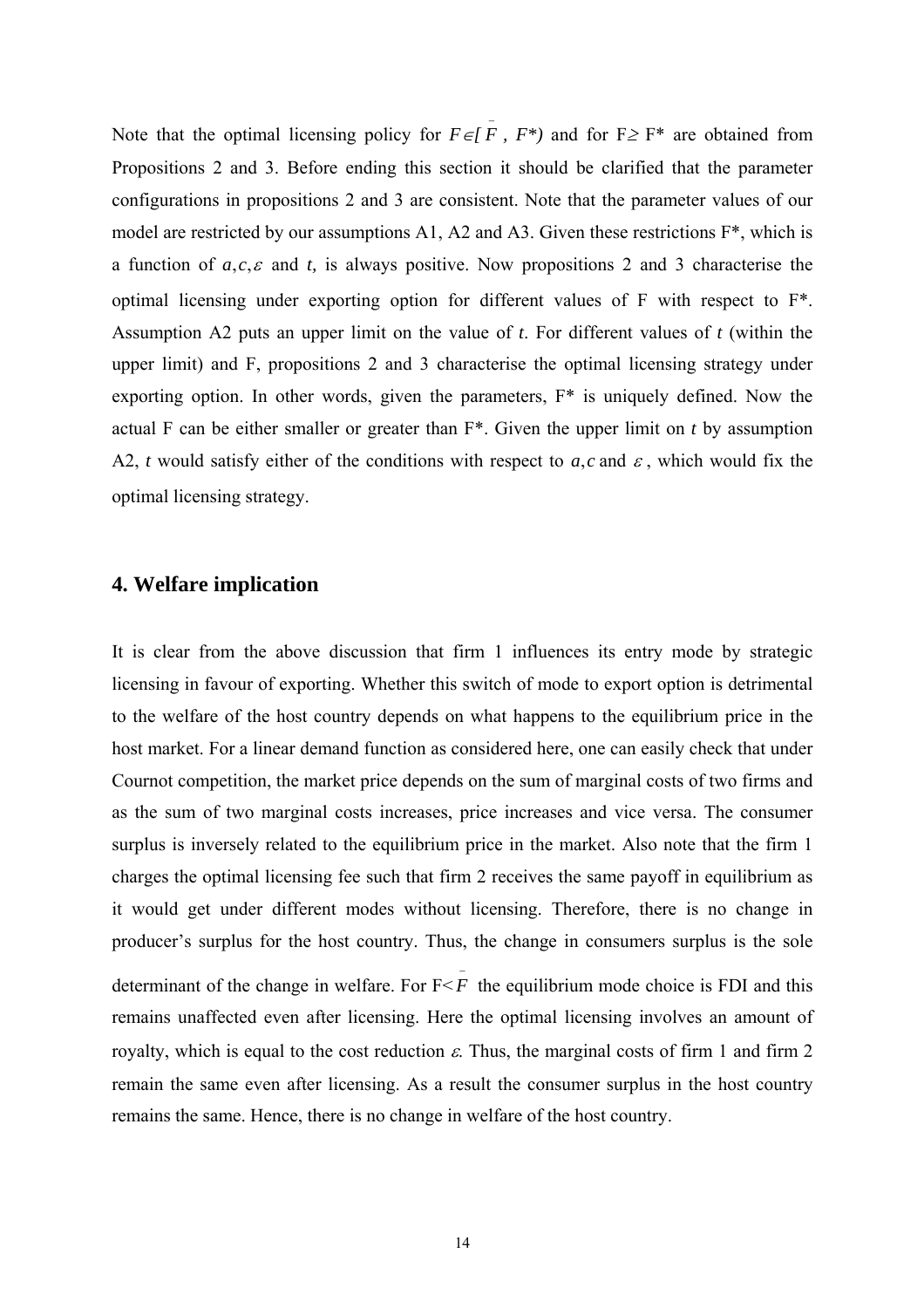For  $F \in [F, F^*),$  firm 1 serves the host market by doing FDI when the technology is not licensed, but it serves the host country through exports when it chooses to license the technology. Thus, without licensing, the sum of marginal costs in the industry is  $(c - \varepsilon + c) = 2c - \varepsilon$  and after licensing the technology and subsequent switching of the mode to exporting, the sum of marginal costs in the industry depends on the structure of license fee. From proposition 2 we find that for 5  $\frac{(a-c-\varepsilon)}{2}$  >*t*, the optimal licensing policy involves a royalty rate  $r^* > \varepsilon$ , the sum of marginal costs in the industry would be  $(c - \varepsilon + t) + (c - \varepsilon + r^*) = 2c - 2\varepsilon + t + r^*$ . So the welfare in the host market would be less due to strategic licensing and the induced change in the mode to export as  $t > 0$  by assumption. Consider 5  $(a-c-\varepsilon)$ 5  $\frac{(a-c+\varepsilon)}{2}$  >  $t \ge \frac{(a-c-\varepsilon)}{2}$ , then  $r^* < \varepsilon$  and  $f > 0$ . Thus, the welfare would be higher post licensing if  $t < \varepsilon - r^*$ ; but the welfare would be lower post licensing if *t* ≥  $\varepsilon$  – *r*<sup>\*</sup>. Using the value of *r*<sup>\*</sup> from (13), it is clear that the welfare in the host country falls for 5  $(a-c-\varepsilon)$ 3  $\frac{(a-c-\varepsilon)}{2} > t \ge \frac{(a-c-\varepsilon)}{2}$  and the welfare goes up for 3  $(a-c-\varepsilon)$ 5  $\frac{(a-c+\varepsilon)}{5} > t \ge \frac{(a-c-\varepsilon)}{3}$  provided that  $\varepsilon > \frac{(a-c)}{4}$ . However, when  $\varepsilon \le \frac{(a-c)}{4}$ , the welfare in the host country falls for 5  $(a-c-\varepsilon)$ 5  $\frac{(a-c+\varepsilon)}{2}$  >  $t \ge \frac{(a-c-\varepsilon)}{2}$ . Now consider the case 5  $t \geq \frac{(a-c+\varepsilon)}{2}$ . Here, only fixed fee is charged, and then the sum of marginal costs in the domestic industry becomes  $(c - \varepsilon + t) + (c - \varepsilon) = 2c - 2\varepsilon + t$ . The welfare in this case would be higher if  $t < \varepsilon$ ; but the welfare would be lower post licensing if  $t \geq \varepsilon$ . It is also clear from the above discussion that for larger markets (with higher demand intercept *a* here) the switch of mode from FDI to exporting due to strategic use of licensing is always welfare reducing.<sup>[8](#page-15-0)</sup>

Now consider the possibility  $F > F^*$ . Firm 1 serves the host market under exporting both pre- and post licensing situations. Thus, without licensing the sum of marginal costs in the industry is  $(c - \varepsilon + t) + c = 2c - \varepsilon + t$  and after licensing the technology, the sum of marginal

<span id="page-15-0"></span> <sup>8</sup> <sup>8</sup> Interestingly, note that an increase in the market size increases the likelihood that the welfare would go down, which follows from the fact that r\* is a positive function of *a* .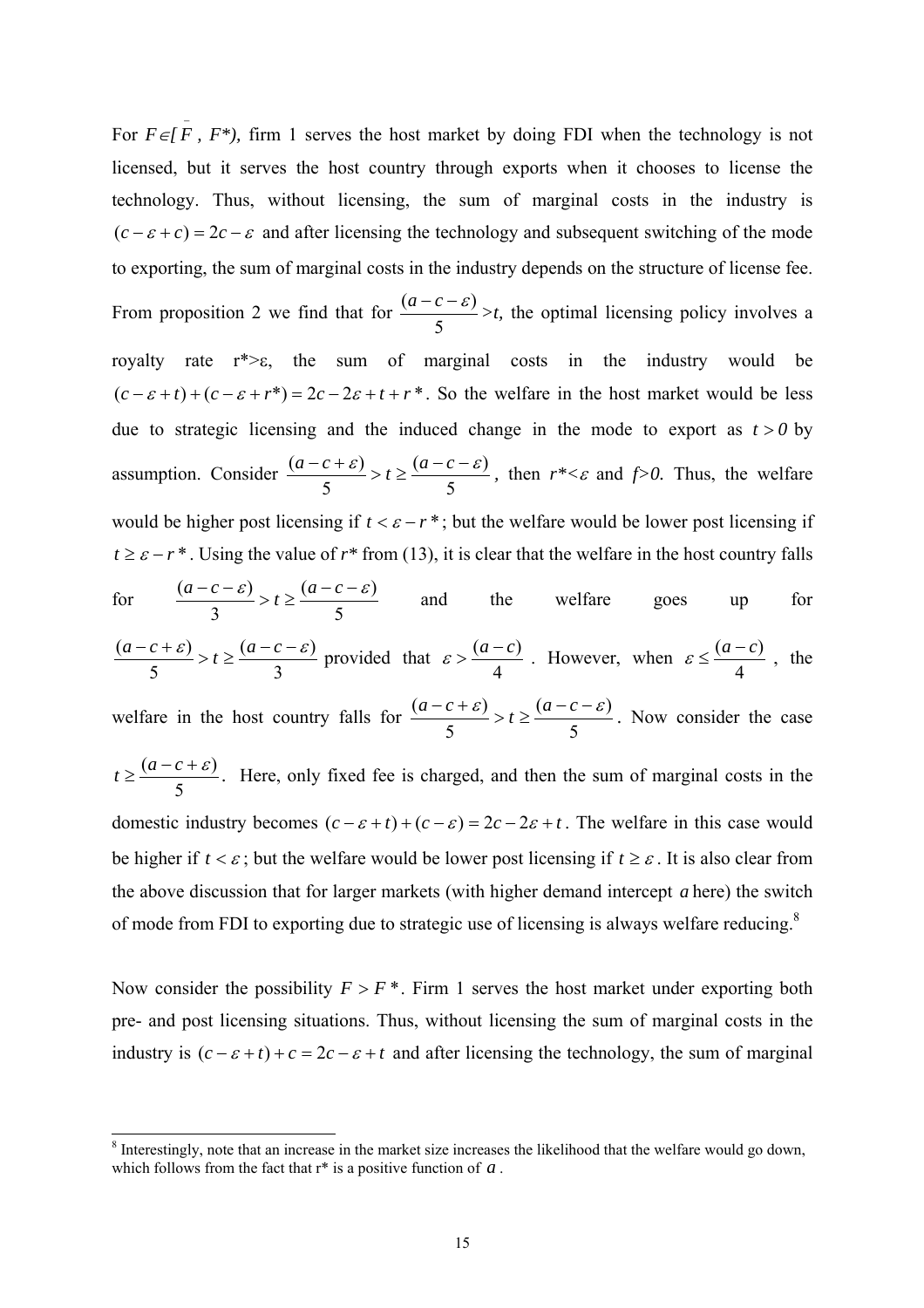costs in the industry depends on the structure of license fee. For  $\frac{(a-c-\varepsilon)}{2} \ge t$ 5  $\frac{(a-c-\varepsilon)}{2} \geq t$ , only royalty licensing is optimal and the sum of marginal costs in the industry would be  $c - \varepsilon + t + c$  and hence there would be no change in welfare. For 5  $(a-c-\varepsilon)$ 5  $\frac{(a-c+\varepsilon)}{a}$  >  $t \ge \frac{(a-c-\varepsilon)}{a}$ , both fixed fee and royalty is charged and the sum of marginal costs in the industry would be  $(c - \varepsilon + t) + (c - \varepsilon + r^*) = 2c - 2\varepsilon + t + r^*$ . Since  $r^* < \varepsilon$ , the welfare would be higher post licensing. For 5  $t \geq \frac{(a-c+\varepsilon)}{2}$ , only fixed fee is charged and the sum of marginal costs in the domestic industry becomes  $(c - \varepsilon + t) + (c - \varepsilon) = 2c - 2\varepsilon + t$ . The welfare in this case would be higher too. Thus, when the exporting remains as the optimal mode both in pre- and post licensing stage, then if  $r^* = \varepsilon$ , the host country welfare remains the same; and if  $r^* < \varepsilon$  then the welfare in the host country increases post licensing.

Now we summarise the results on welfare due to strategic licensing by firm 1 as compared to the situation with no licensing.

**Proposition 5:** (a) Suppose F< F, the welfare in the host country remains unaffected even *after licensing.* 

*(b)* Suppose  $F \in [F, F^*],$  then *(i)* For  $\frac{(a-c-\varepsilon)}{a} > t$ 5  $\frac{(a-c-\varepsilon)}{2}$  > t, firm 1 uses strategic licensing leading to a mode switching for firm 1 *from FDI to exporting and as a result the welfare in the host country falls.* 

*(ii) For* 5  $(a-c-\varepsilon)$ 5  $\frac{(a-c+\varepsilon)}{5}$  >  $t \ge \frac{(a-c-\varepsilon)}{5}$ , two situations arise. If  $\varepsilon > \frac{(a-c)}{4}$ , then the welfare in *the host country falls for*  $\frac{(a-c-\varepsilon)}{3} > t \ge \frac{(a-c-\varepsilon)}{5}$ 3  $\frac{(a-c-\varepsilon)}{2}$  >  $t \geq \frac{(a-c-\varepsilon)}{2}$  and the welfare goes up for 3  $(a-c-\varepsilon)$ 5  $\frac{(a-c+\varepsilon)}{5}$  >  $t \geq \frac{(a-c-\varepsilon)}{3}$ . However, if  $\varepsilon \leq \frac{(a-c)}{4}$ , the welfare would always be lower post *licensing.* 

*(iii) For*  5  $t \geq \frac{(a-c+\varepsilon)}{2}$ , the welfare in this case would be higher if  $t < \varepsilon$ ; but the welfare *would be lower post licensing if*  $t \geq \varepsilon$ *.* 

*(c) For F*≥*F\*, the welfare in the host country either increases or remains the same post licensing.*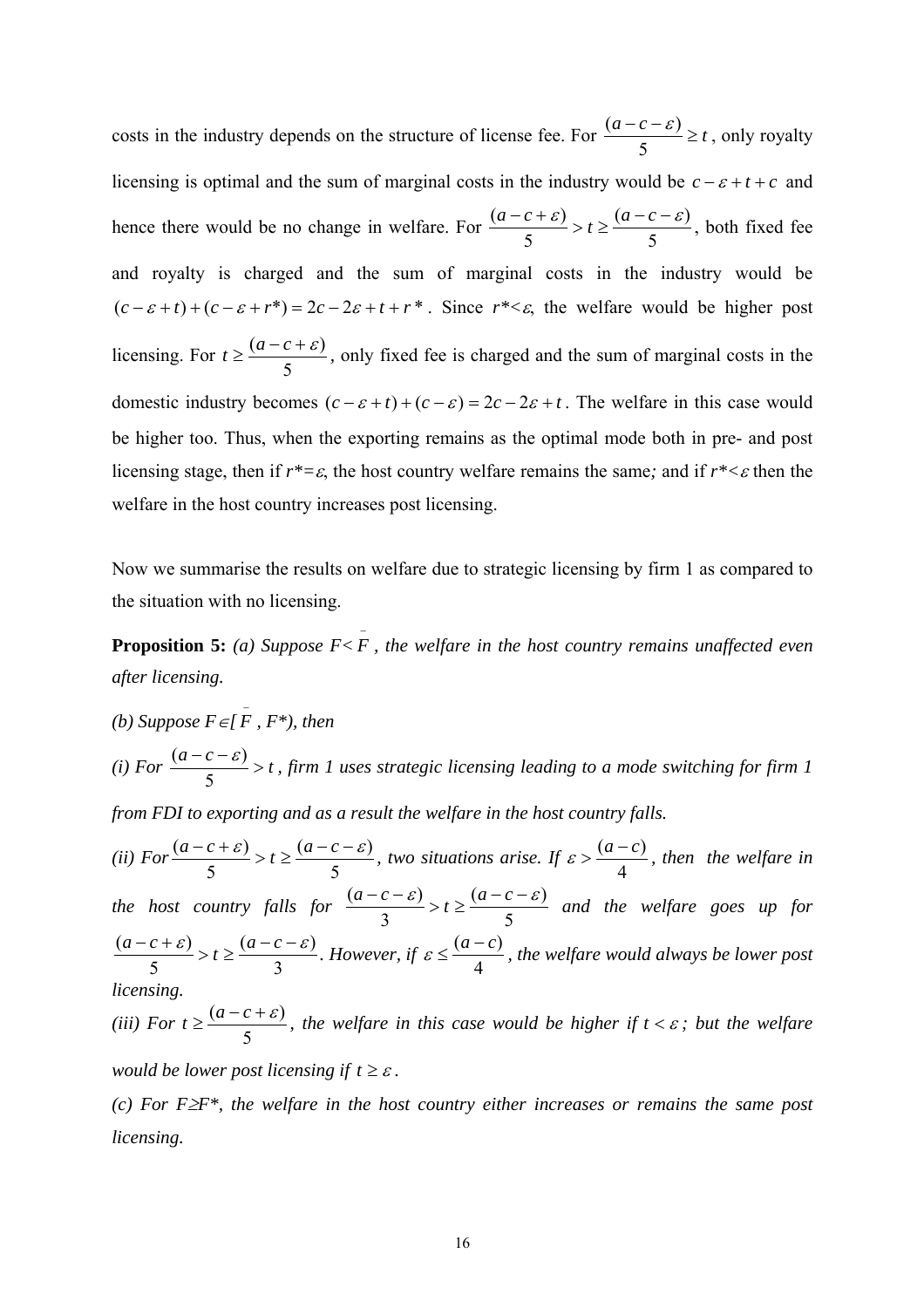When the strategic licensing by the foreign firm leads to no change of modes, then under either form of duopoly (exporting or FDI) the licensing of foreign technology either does not affect the host country welfare or it actually increases the welfare. The welfare in the host country remains unaffected when the foreign firm either sticks to its option of FDI or exporting both in pre- and post licensing along with the optimal licensing policy being royalty ( $r^* = \varepsilon$ ) for the foreign firm. On the other hand, the licensing increases welfare in the post licensing stage when the optimal licensing policy under exporting involves the optimal royalty to be  $r^* < \varepsilon$ . However, the licensing may reduce welfare in the host country when the foreign firm switches mode of operation from FDI to exporting. The reason for our result stems from the fact that there is a change in foreign firm's production strategy from FDI to exporting due to licensing then the overall cost efficiency in the industry changes. Note that firm 1's marginal cost of production under export is higher than its marginal cost of production under FDI. So, if the firm 2's effective cost efficiency does not improve adequately due to licensing then this mode switch may create overall large cost inefficiency in the industry, which reduces domestic welfare. Thus, when the optimal licensing policy involves royalty rate  $r^* \geq \varepsilon$ , then the domestic welfare certainly goes down. Domestic welfare can improve after licensing only if the gain in effective cost efficiency by the domestic firm due to licensing is larger than the increase in inefficiency of firm 1's marginal cost due to the mode switch from FDI to exporting.

It is also clear from the proposition 5 that when the market size (captured by the demand intercept *a*) in the host country is relatively large the domestic welfare goes down due to strategic use of licensing by the foreign firm. Hence, our results warn that developing countries with large domestic markets (such as China and India) need to be careful while encouraging all the modes of foreign operations as the foreign firm may recourse to strategic licensing prior to the choice of exporting or FDI.

In the light of the proposition 5 on welfare it is imperative to ask what would be the policy of the host government to avoid the welfare loss that occurs due to the strategic use of licensing by foreign firm. To this end this paper provides a new argument for an optimal tariff policy in the current era of globalization. Note that for large "technology gap" between the firm 1 and firm 2 i.e., if  $\varepsilon > \frac{(a-c)}{4}$  and small transportation cost t, there exists a tariff scheme say  $\tau^*$ such that  $t(\tau^*)$  belongs to the range where the post licensing consumers surplus improves and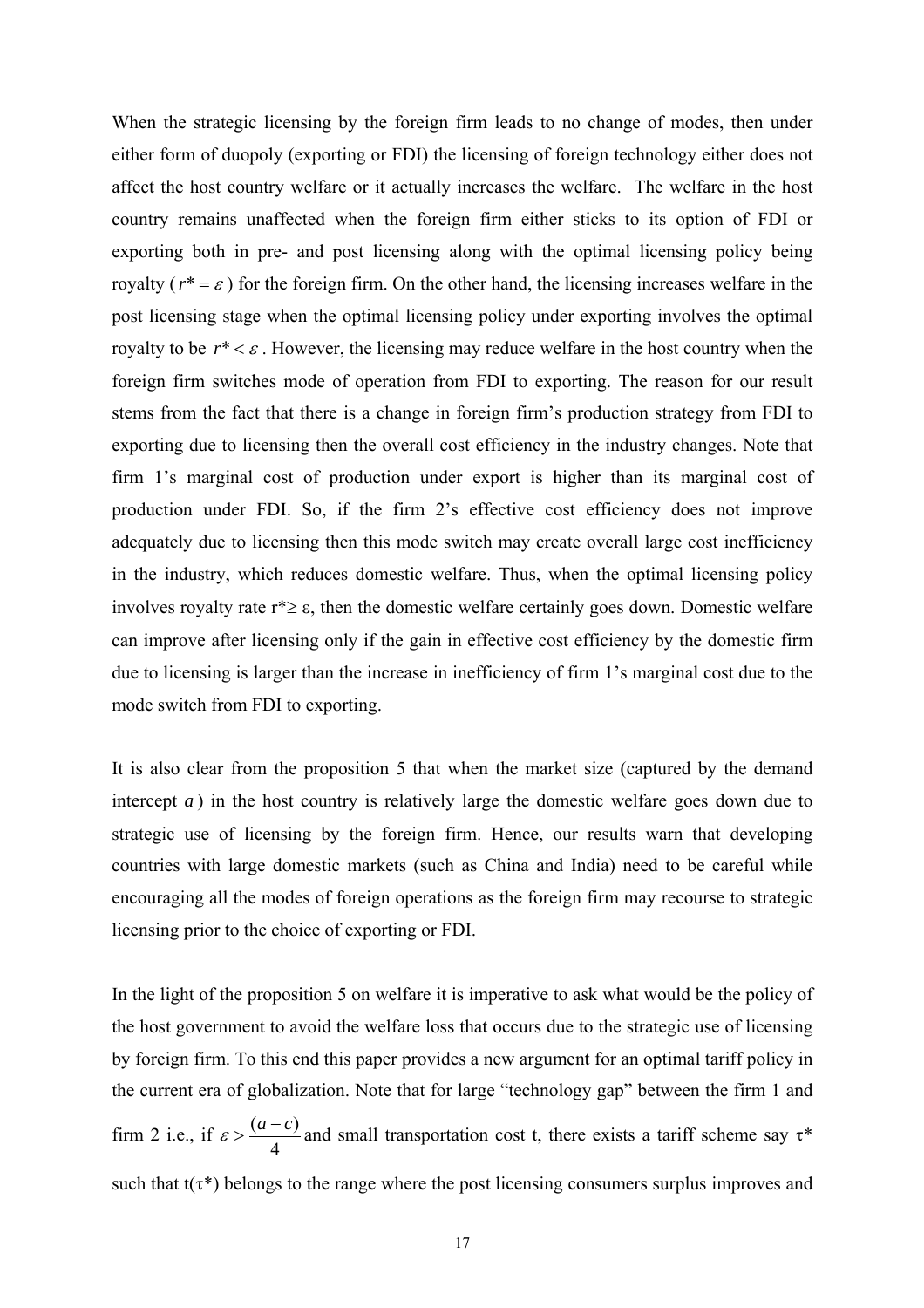also there would be additional revenue from tariff for the host government. This can be done by increasing t by  $\tau^*$  such that  $\frac{(a-c+\varepsilon)}{5}$  >  $t(\tau^*)$   $\geq \frac{(a-c-\varepsilon)}{3}$  (see Proposition 5b(ii)).<sup>[9](#page-18-0)</sup> However, if there is a small technology gap between the firm 1 and firm 2 ( $\varepsilon \leq \frac{(a-c)}{4}$ ) then by imposing tariff to avoid welfare loss is not possible as any attempt to increase  $t(\tau^*)$  such that 5  $t(\tau^*) \geq \frac{(a-c+\varepsilon)}{2}$  would lead to  $t(\tau^*) > \varepsilon$  for small cost advantage. Thus, for small difference in technology efficiency there does not exist any positive tariff rate, which can improve the welfare of the domestic consumers post licensing. Thus, our model suggests that the licensing mode should be banned altogether for small difference in technology efficiency. Note that licensing always occurs in our model and the rational for tariff in our model is to make the licensing contract more favourable to the consumers by improving the overall cost efficiency in the host country. However, as we have discussed earlier that in Kabiraj and Marjit (2003) tariff induces technology transfer which otherwise would not happen in equilibrium.

### **5. Conclusion**

In this paper we have tried to analyse the interactions of different mode of operations for the foreign firm into a host country, which has received very little attention in the literature. We have shown that foreign firm would choose licensing its superior technology to a host firm strategically prior to its choice between FDI and exporting. This strategic licensing also affects the foreign firm's subsequent choice between FDI and exporting. Thus, we find that for some parameter ranges there is a switch of mode from FDI to exporting after licensing. The optimal licensing involves royalty licensing if the FDI is the equilibrium mode of operation. When exporting is the equilibrium mode choice then the foreign firm's optimal licensing policy can be fixed fee, royalty or a two part tariff. The welfare effect in the host country depends on the structure of license fee as well as the mode of operation of the foreign firm. When the foreign firm does not switch modes, then under either form of duopoly (exporting or FDI) the licensing of foreign technology either does not affect the host country welfare or it actually increases the welfare. However, the licensing would reduce welfare in

<span id="page-18-0"></span><sup>9</sup> <sup>9</sup> Note that we do not explicitly calculate the optimal tariff here. We simply suggest the existence of such a tariff policy which improves the host country welfare in the present setup.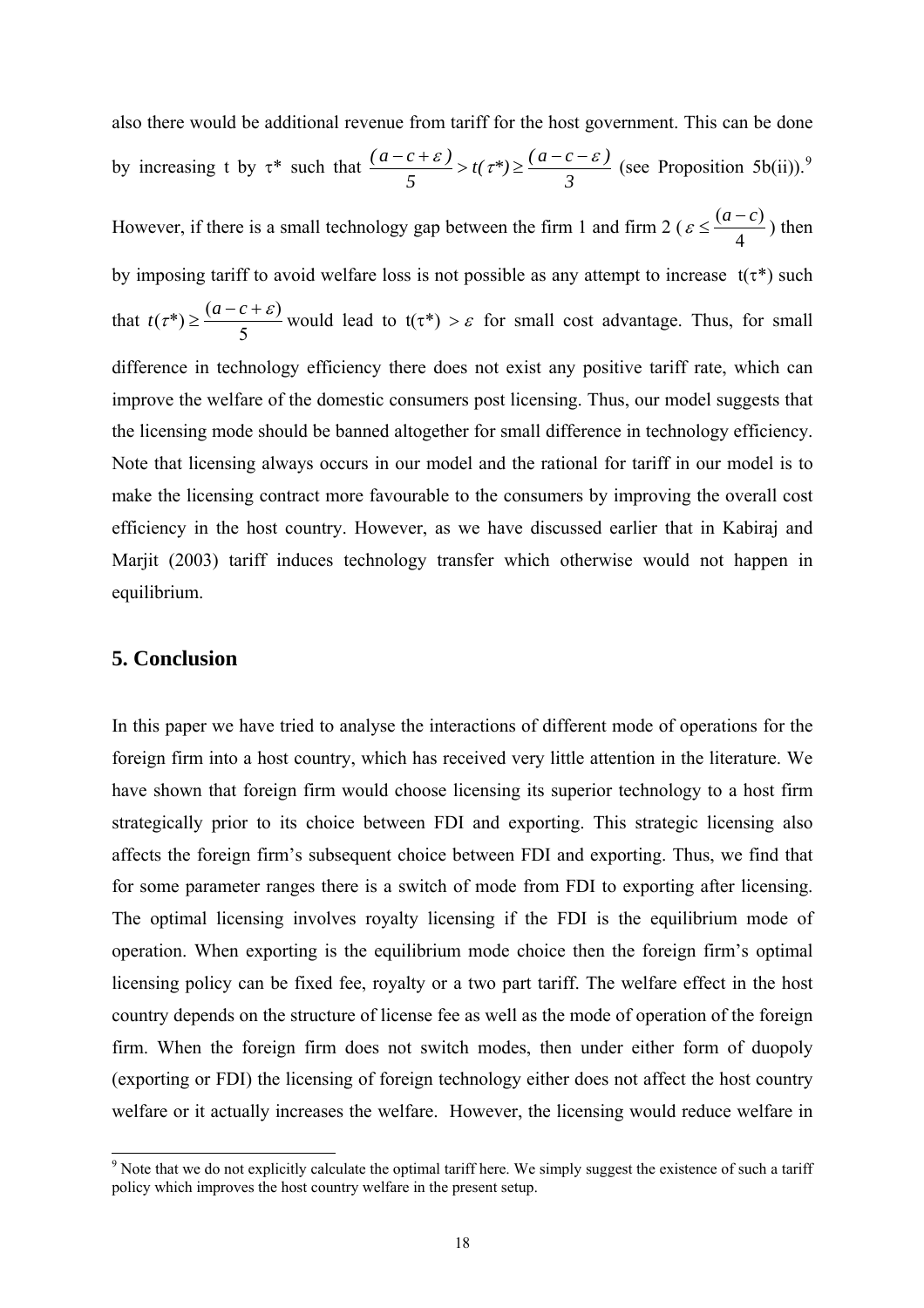the host country when the foreign firm switches mode of operation from FDI to exporting due to licensing and the overall cost structure in the industry becomes more inefficient. To this end this paper prescribes either an optimal tariff scheme for large difference in cost efficiency between foreign firm and the host firm or a complete ban on licensing for small difference in cost efficiency to maximize the host country welfare.

### **References**

Buckley, P.J., Casson, M.C., 1998. Analyzing foreign market entry strategies: extending the internalization approach. Journal of International Business Studies 29 (3), 539– 562.

Dunning, J.H., 1981. International Production and the Multinational Enterprise. G. Allen and Unwin, London.EBRD, 1994. Transition Report. Oxford University Press.

Ethier, W.J., 1986. The multinational firm. Quarterly Journal of Economics 101 (4), 805–834. Ethier, W. J. and J. R. Markusen, 1996. Multinational firms, technology diffusion and trade. Journal of International Economics 41, 1 – 28.

Fosfuri, A., 2000. Patent protection, imitation and the mode of technology transfer. International Journal of Industrial Organization 18, 1129-1149.

Helpman, E., 1984. A simple theory of trade with multinational corporations. Journal of Political Economy 92,451–471.

Helpman, E., 1985. Multinational corporations and trade structure. Review of Economic Studies 52, 448– 458.

Horstmann, I.J., Markusen, J.R., 1992. Endogenous market structure in international trade. Journal of International Economics 32, 109– 129.

Kabiraj, T. and S. Marjit, 2003. Protecting consumers through protection: The role of tariff induced technology transfer. European Economic Review 47. 113 – 24.

Kamien, M. I. and Tauman, Y., 1986. Fees versus royalties and the private value of a patent. Quarterly Journal of Economics 101, 471-491.

Kamien, M., 1992. Patent Licensing. In Aumann, R. J., and Hart, S. (Eds.), Handbook of Game Theory, Chapter 11.

Kamien, M., M., S. Oren, and Y. Tauman, 1992. Optimal licensing of cost reducing innovation. Journal of Mathematical Economics 21, 483–508.

Katz, M. and Shapiro, C., 1986. How to license intangible property. Quarterly Journal of Economics 101(3), 567-589.